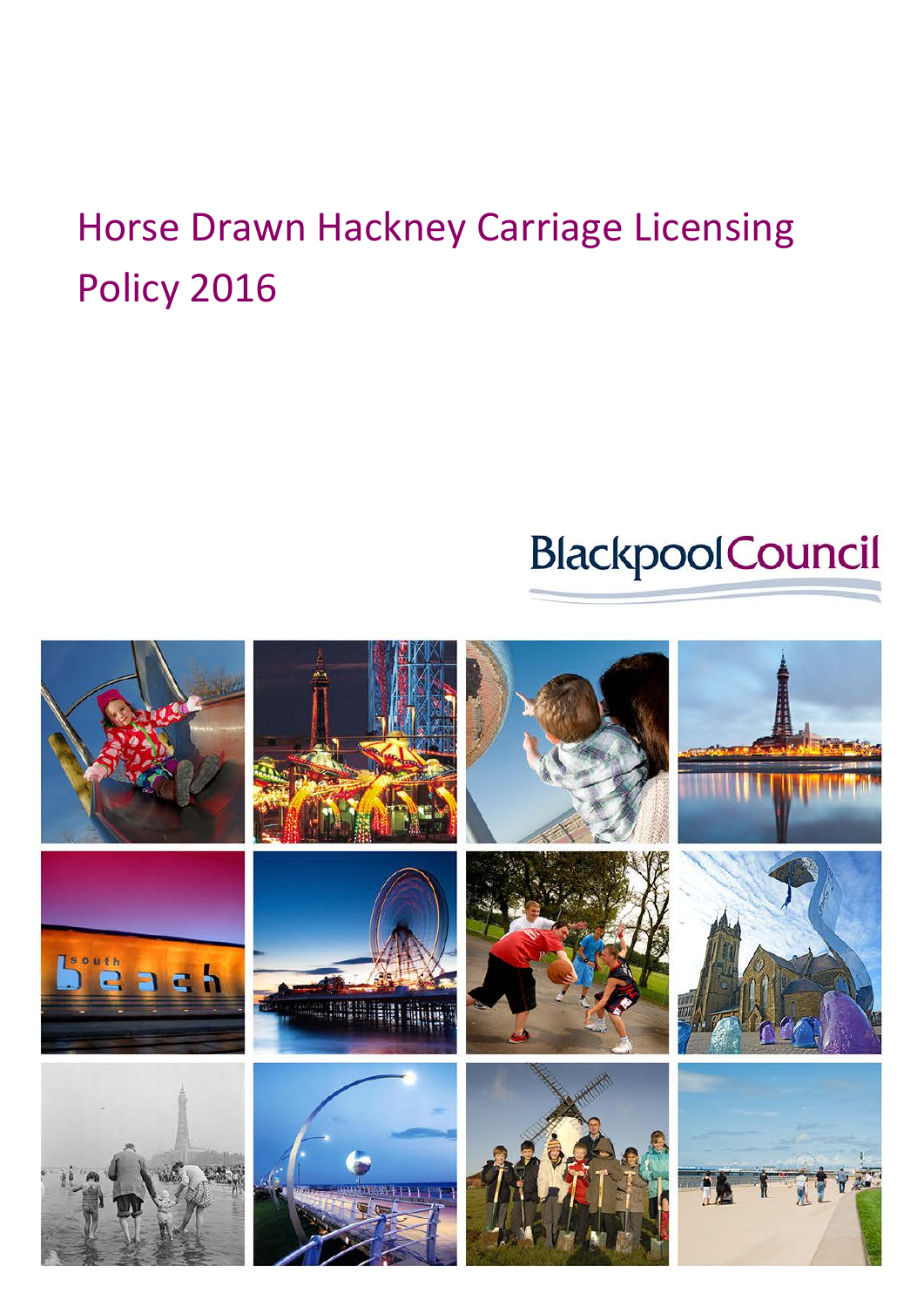| <b>Contents</b>                                                      |                         |
|----------------------------------------------------------------------|-------------------------|
| 1. Introduction                                                      | $\overline{\mathbf{3}}$ |
| 2. Aims and Objectives                                               | 3                       |
| 3. Delegations                                                       | 4                       |
| 4. Horse Drawn Hackney Carriage Drivers                              | 4                       |
| 5. Horse Drawn Hackney Carriage Vehicles                             | 11                      |
| <b>6. Compliance and Enforcement</b>                                 | 15                      |
| <b>Appendix A - Criminal Convictions Policy</b>                      | 17                      |
| Appendix B - Code of Conduct for Licence Holders                     | 29                      |
| <b>Appendix C - Driver's Dress Code</b>                              | 30                      |
| Appendix D - Code of Conduct when working with vulnerable passengers | 31                      |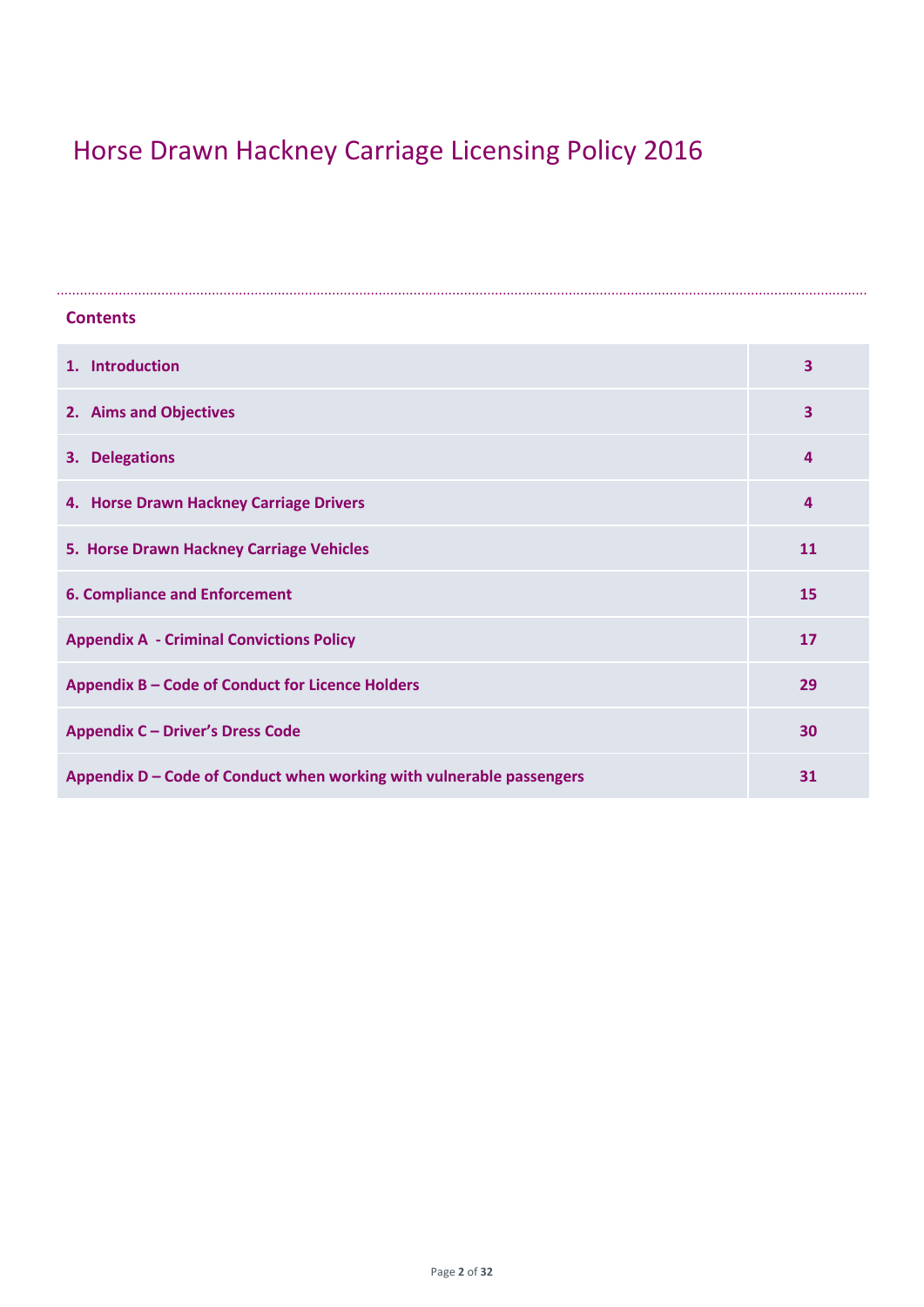### 1. **Introduction**

Blackpool Council is responsible for the regulation of horse drawn hackney carriages within the Borough of Blackpool.

When developing this policy the following have been taken into consideration:

- The aims and objectives of this policy (see below)
- Current legislation
- Regulators Code 2014
- Local Government Association template Criminal Convictions Policy 2015

This policy sets out the application requirement and standards that must be met by the horse drawn hackney carriage trade licensed by Blackpool Council. When carrying out its regulatory functions, the Council will have regard to this policy. Each application or enforcement measure will be considered on its own merits however where it is necessary to depart substantially from the policy, clear and compelling reasons will be given.

## **2. Aims and objectives of the licensing policy**

The principal purpose of horse drawn hackney carriage licensing is to protect the public and promote public safety. The Council's aim is to facilitate well run and responsible businesses which display sensitivity to the wishes and needs of the general public

Blackpool Council will carry out this licensing function with a view to promoting the following:

- The protection of the public, safeguarding children and the vulnerable and the prevention of crime and disorder,
- The safety and health of the public and drivers
- Carriage safety, comfort and access
- The welfare of the horses used in connection with the carriages.

The Council aims to ensure that the horse drawn hackney carriage services offered within the Borough are of a good standard. The application and compliance procedures are designed to ensure these standards are maintained, monitored for compliance and appropriately enforced.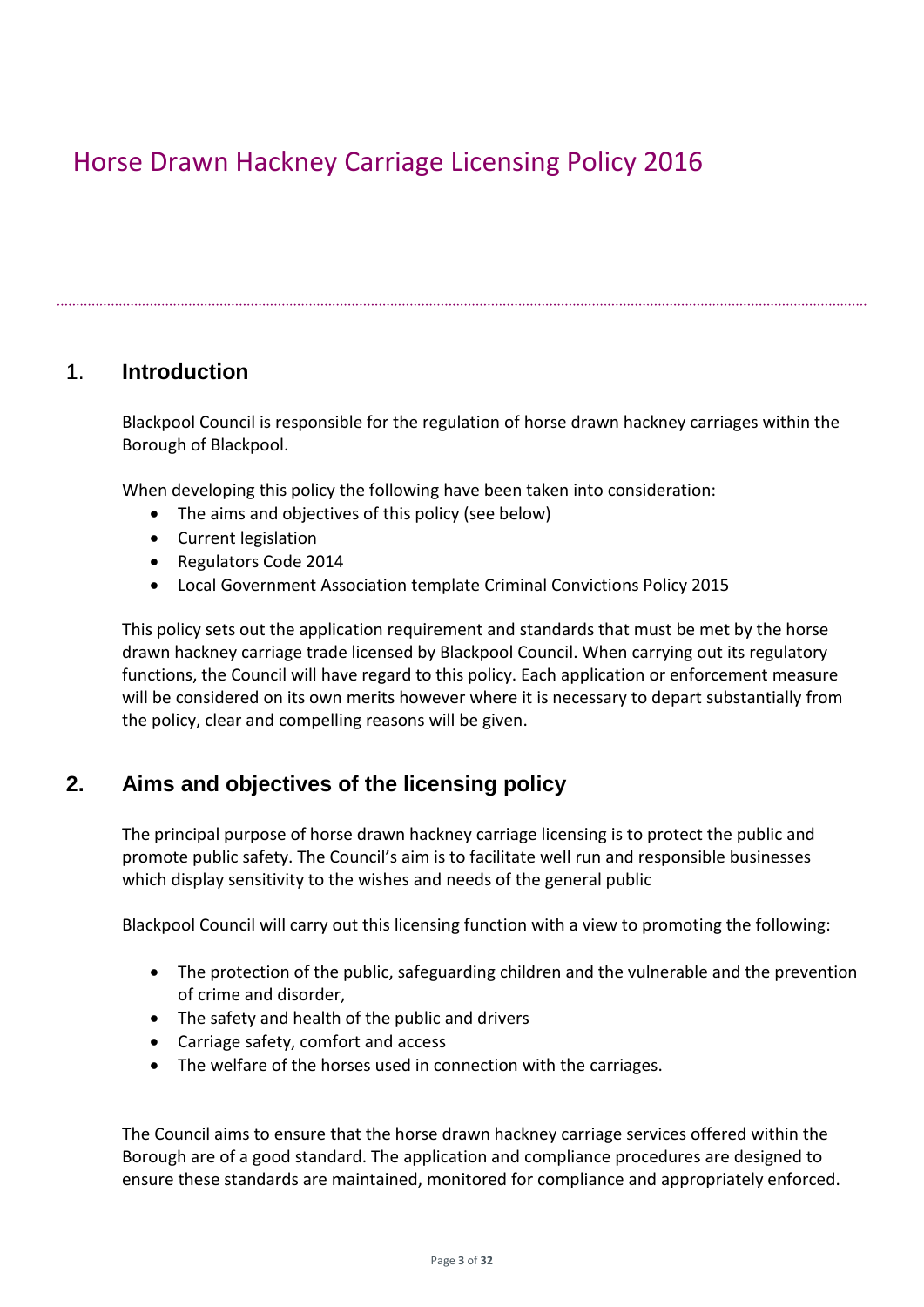### **3. Delegations**

Under the Council's Constitution, the Public Protection Sub-Committee has the authority to discharge non-executive regulatory functions with respect to horse drawn hackney carriage licensing. The Sub-Committee will determine applications, contraventions, suspensions and revocations.

The Head of Licensing Services has delegated powers to grant licences where there are no criminal or other concerns that give rise to doubts over the suitability of the applicant to hold a licence.

The Head of Licensing Services or in their absence the Licensing Enforcement and Health and Safety Manager, after consultation with the Chair or in their absence Vice-Chairman of the Public Protection Sub-Committee may:

- Issue warning letters on behalf of the Sub-Committee
- Suspend horse drawn hackney carriage drivers with immediate effect

Horse drawn hackney carriages may be suspended by the Head of Licensing Services or in their absence the Licensing Enforcement and Health and Safety Manager, if it cannot be established that the carriage is suitably insured.

## **4. Horse Drawn Hackney Carriage Drivers**

An applicant must satisfy the Council that they are a fit and proper person to become licensed. Once licensed the driver must remain a fit and proper person throughout the duration of the licence.

### **4.1 Fit and Proper Person Test**

Licensed drivers are in a position of trust. The legislation requires that licences can only be granted if the Council is satisfied that the applicant is a fit and proper person.

Whilst there is no definition of a fit and proper person, decisions from Courts over the years have come to the conclusion that the Council is effectively asking the following question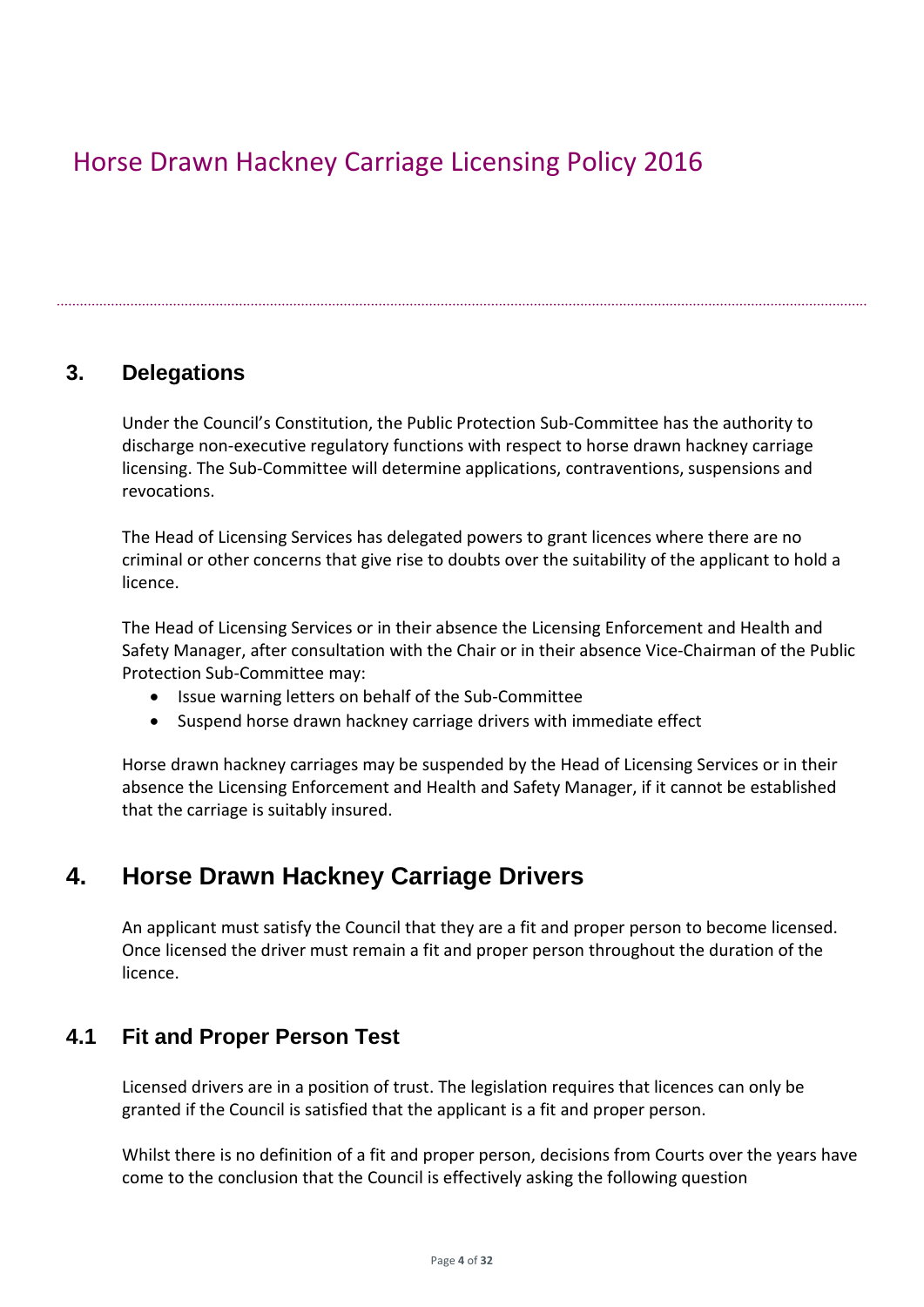**"Would you allow your son or daughter, spouse or partner, mother or father, grandson or granddaughter or any other person for whom you care, to get into a vehicle with this person alone?"**

During the application process the Council will undertake a number of checks to gather the information necessary to assess the suitability of the applicant.

Factors that will be taken into account when reaching a decision include:

- Age a licence will not be granted to a person under the age of 18
- Criminality (whether the applicant has any criminal convictions or cautions)
- Driving licence length held and penalty points endorsed
- Right to work in the UK
- Medical Fitness
- General conduct/standards of behaviour
- Conduct of the applicant during the application process
- Previous licensing history
- Ability to communicate and understand English

This is not an exhaustive list of matters that will be considered and further information will be sought from other agencies such as Lancashire Constabulary, Safeguarding Boards and other licensing authorities as appropriate.

## **4.2 Making an application**

It is the policy of the licensing authority that every application for a licence to drive a Horse Drawn Hackney Carriage must be accompanied by satisfactory evidence of the following matters (and that applications that are incomplete will not be deemed to have been made until such time as they are completed) -

- That the applicant has the right to live and work in the country
- An enhanced criminal record check and evidence that they are not on a child and/or vulnerable adult barring list
- A certificate of their current medical fitness to Group 2 standard

Applications will not be considered until the following has been established:

• That the applicant has adequate literacy and numeracy skills to provide the service that they wish to be licensed for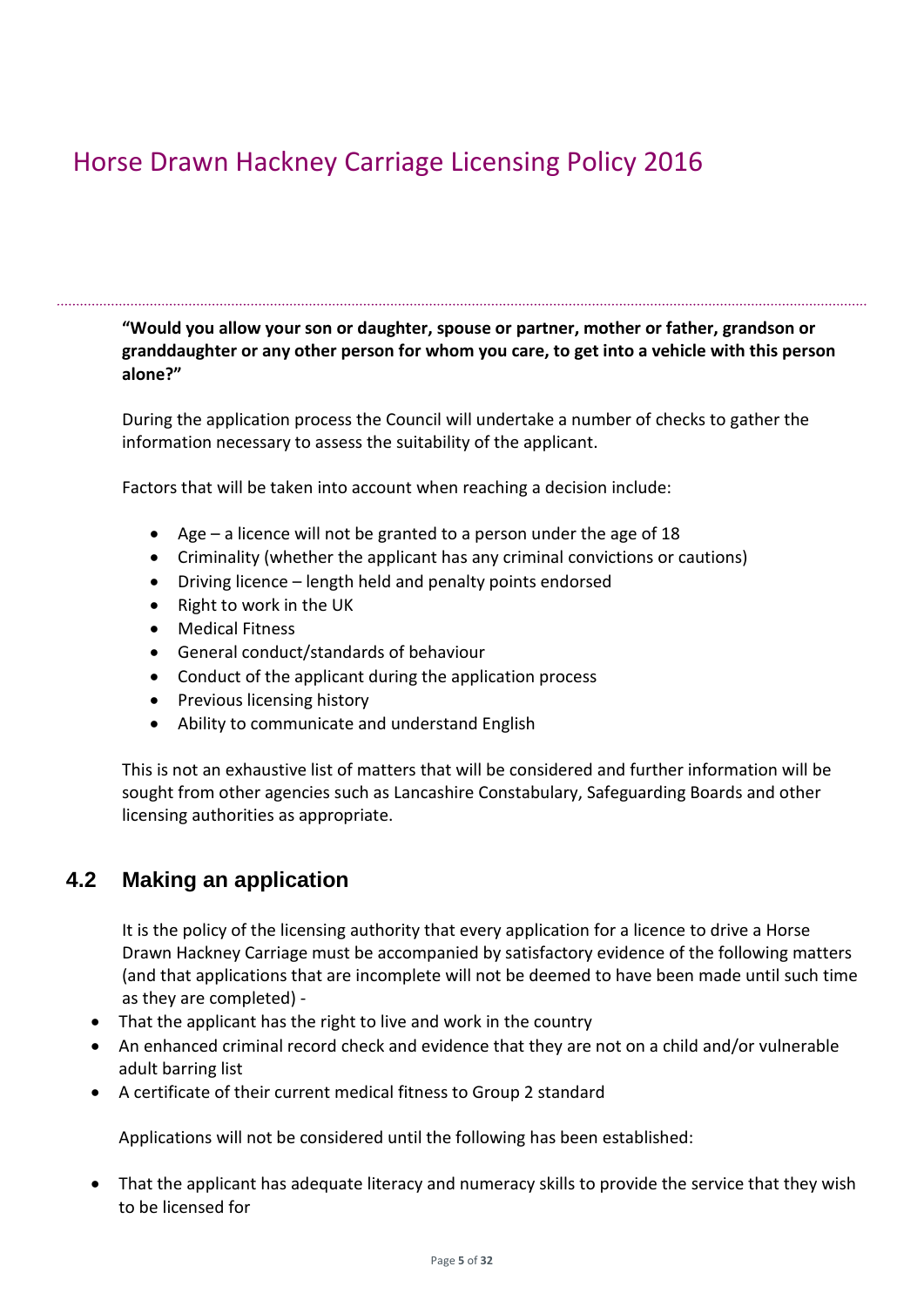- That the applicant has sufficient ability to speak English and to understand spoken English to provide the service that they wish to be licensed for
- That the applicant has completed training specific to the service that they wish to be licensed to provide (including in respect of safeguarding, sexual exploitation, disability and dementia awareness and equality and diversity)

#### **4.2.1 Application form**

Applicants are expected to act with honesty and integrity throughout the application process. There is an expectation that information requested, for example previous convictions and cautions, will be fully and accurately disclosed. Applicants are required to disclose all convictions and cautions including those that would normally be considered spent as horse drawn hackney carriage drivers are included as exceptions within the Rehabilitation of Offenders Act 1974 (Exceptions) Order 1975.

Care should be taken when completing the form as failure to make full and accurate disclosure can in itself result in refusal of the application and could result in prosecution.

Renewal applications where a DBS is required must be submitted at least **six weeks** prior to the expiry of the previous licence to ensure that the DBS certificate is received and the new licence and badge can be issued before the expiry of the current licence.

Once the licence has expired renewal applications cannot be accepted and all applications will be treated as "new". Applications submitted less than one calendar month before expiry will be able to rely on existing medical and DBS clearance (if in date) however applicants will be unable to drive until their new badge has been issued to them – this may take a few days.

#### **4.2.2 Disclosure and Barring Service Check**

A criminal record check of a driver is seen as an important safety measure. An enhanced disclosure through the Disclosure and Barring Service (DBS) is required as these disclosures include details of live and spent convictions, police cautions and other relevant information from the Police.

Before an application will be considered, the applicant must provide a current enhanced disclosure certificate. In this context "current" means less than three months old. DBS certificates are ordinarily applied for through the Council's Licensing Service however a certificate obtained elsewhere will be acceptable if it is less than three months old and has been processed in relation to both the child and adult workforce employment position (this is specified on the certificate).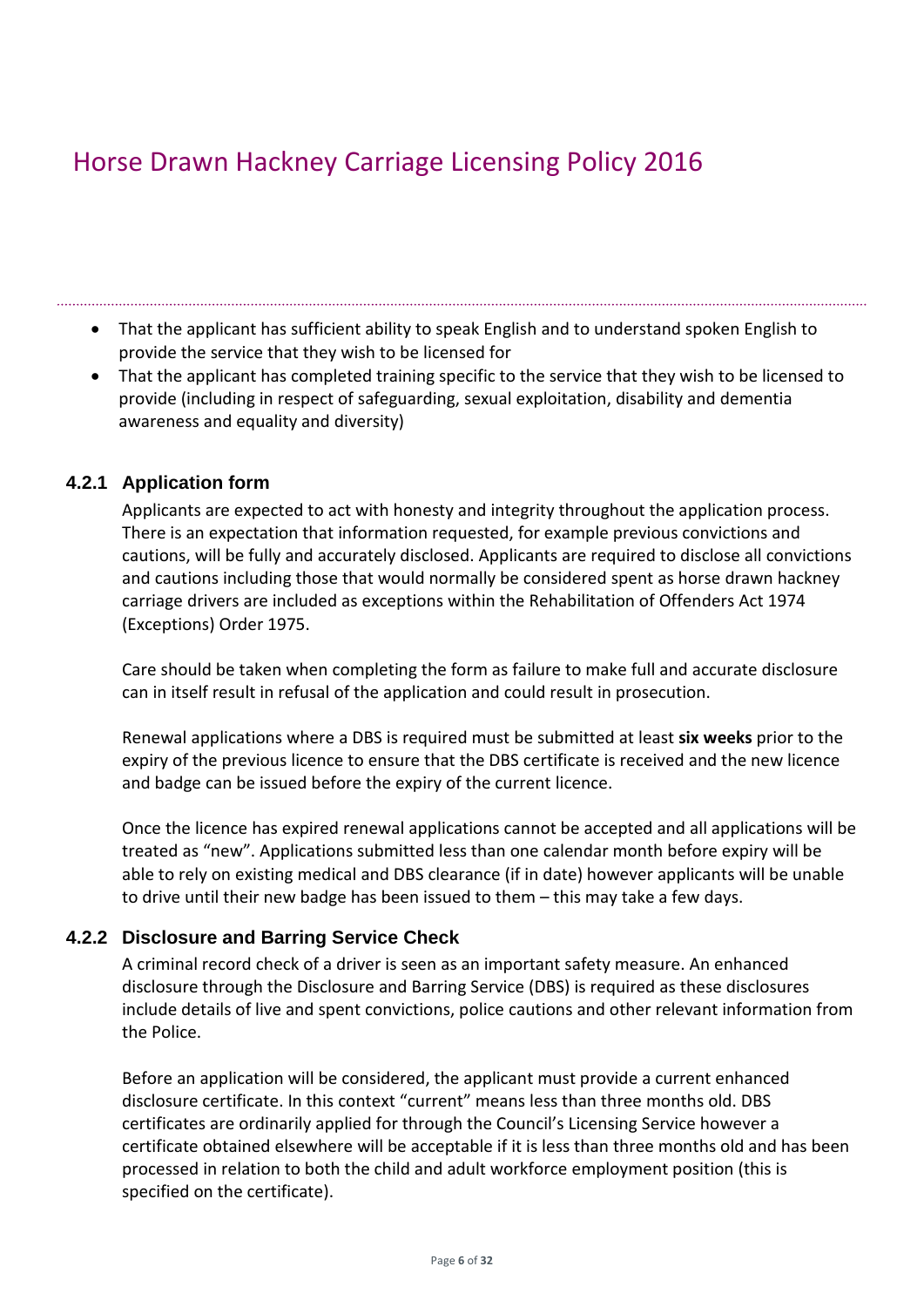It should be noted that the DBS send the certificate to the applicant direct. The original certificate must be produced to the Licensing Service to progress the application.

#### **A licence will not be granted or renewed in the absence of a current enhanced DBS certificate.**

So that the licensing authority receives relevant information as quickly as possible in order to take appropriate and proportionate action to protect public safety, it is the licensing authority's policy to require applicants to register for the DBS's update service and to nominate the licensing authority to receive updates. Registration lasts for 1 year and costs £13 per year. Licensees are expected to maintain this registration and nomination throughout the duration of their licence.

More information about the DBS can be found on their website at https://www.gov.uk/government/organisations/disclosure-and-barring-service.

#### **Applicants with periods of residency outside the UK**

If a new applicant has spent six continuous months or more overseas the Council will need to see evidence of a criminal record check from the country/countries visited covering the period before an application can be made.

#### **4.2.3 Relevance of Convictions and Cautions.**

In assessing whether the applicant is a fit and proper person to hold or retain a licence, the Council will consider each case on its merits having regard to its policy on convictions and cautions which can be found at Appendix A.

#### **4.2.4 Medical Assessment**

The DVLA recommend that hackney carriage drivers should be subject to the Group 2 medical standards applicable to applicants for licences to drive buses and lorries, therefore with effect from  $1<sup>st</sup>$  September 2016 the authority proposes to introduce this medical standard for both new applicants and existing horse drawn hackney carriage drivers applying for renewal.

Applicants are required to undergo a medical assessment on first application, on reaching the age of 45 years then every 5 years thereafter until the age of 65 when annual examinations will be required. Holders of current PSV and/or HGV licences where the holder is able to produce proof of a current medical examination will not be required to undergo further assessment.

Where there is any doubt as to the medical fitness of the applicant, the Council may require the applicant to undergo and pay for a further medical examination by a doctor appointed by the Council.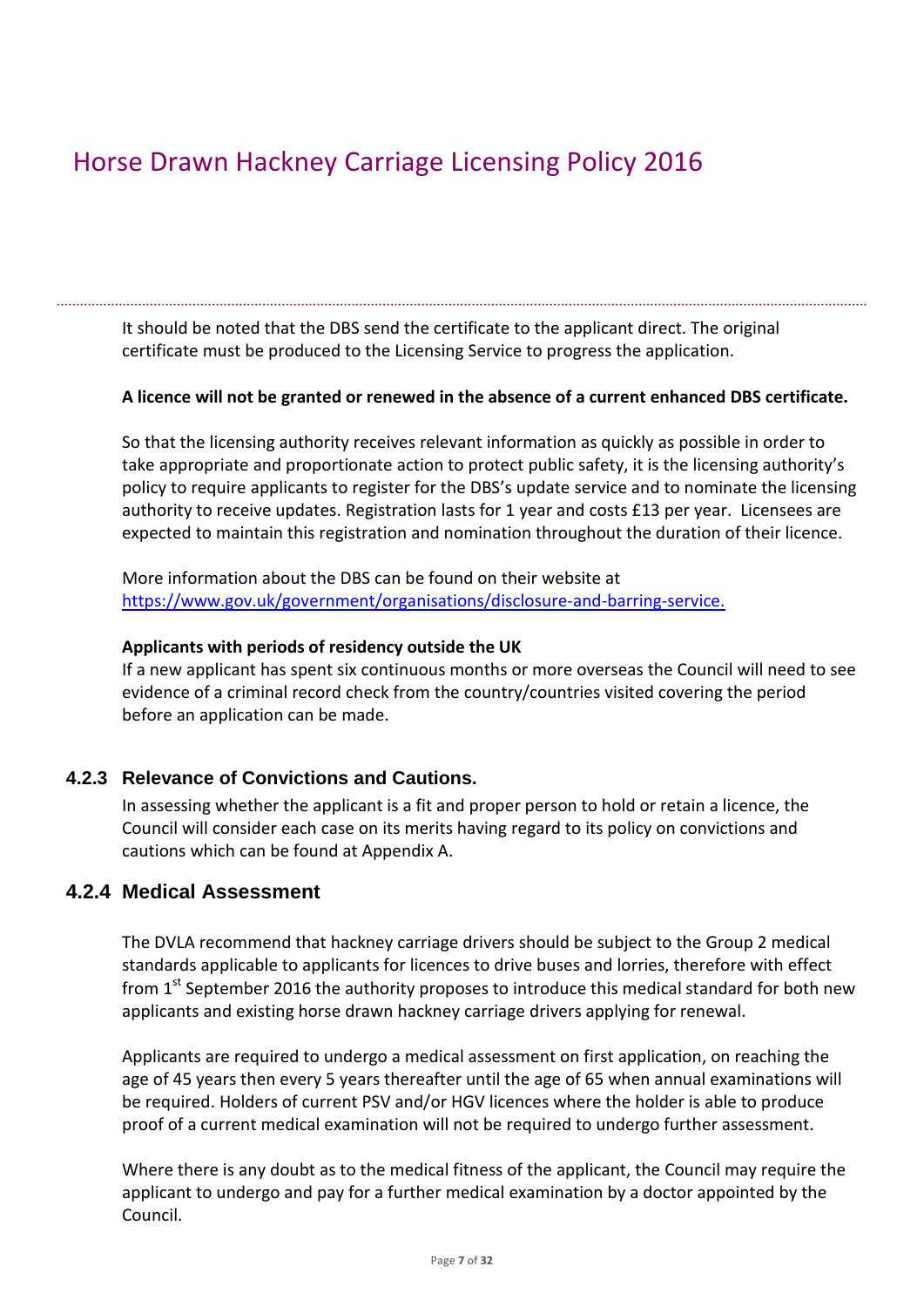Licence holders must advise the licensing service of any deterioration or other change in their health that may affect their driving capabilities – this includes, but is not restricted to the list of conditions which must be notified to the DVLA. Where there remains any doubt about the fitness of the applicant, the Public Protection Sub-Committee will review the medical evidence and make a final decision.

No licence shall be issued until medical clearance (if required) has been established.

#### **Exemption Certificates**

Licensed drivers are under a legal duty to carry guide, hearing and other prescribed assistance dogs in their vehicles without additional charge. Drivers who have a medical condition which is aggravated by exposure to dogs may apply to the Council for exemption from the duty on medical grounds. If an application is successful they will be issued with an exemption certificate and a notice of exemption. The notice of exemption must be displayed in a prominent position in the carriage.

#### **4.2.5 Driving Test**

The licensing authority needs to be satisfied that the applicant for a new horse drawn hackney carriage driver's licence is an experienced carriage driver capable of working safely in an area with a large volume of pedestrian and vehicular traffic. A more stringent and rigorous driving test for prospective horse drawn hackney carriage drivers will now include both a theory and an extended practical test.

With effect from the date of implementation new applicants for horse drawn hackney carriage drivers will be tested as follows:

#### a) Theory test - this test can be either written or oral;

b) Off-road test – to examine a driver's control of the carriage, ability to perform manoeuvres, knowledge of animal husbandry and ability to attach the dung catching device; and c) Promenade test – extended test on the Promenade testing ability to

- manoeuvre in traffic, and
- parking on ranks

Once a new applicant has passed all three elements of the test and received both medical and DBS clearance they will be issued with a provisional licence which would allow the driver to operate under the supervision of an experienced horse drawn hackney carriage driver approved by the Council for this purpose. Once the provisional driver has satisfactorily completed 100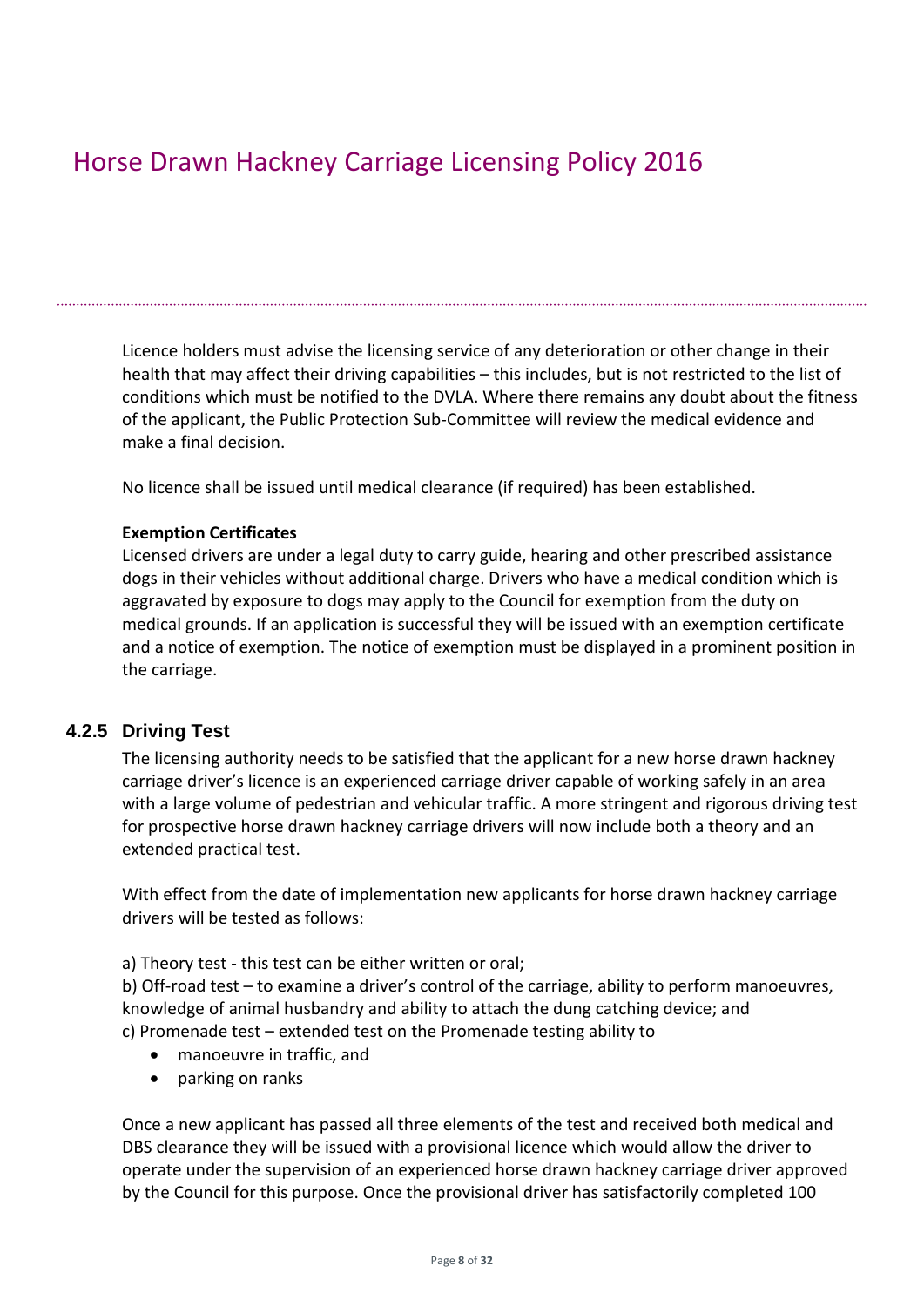hours driving experience they may be issued with a full horse drawn hackney carriage driver's licence.

Applicants who have been licensed previously by Blackpool Council will not be required to pass a knowledge test if their last licence expired less than three years prior to the date of the new application.

### **4.2.6 Safeguarding Training**

One of the aims of this policy is to protect the public and safeguard children and the vulnerable. For this reason the Council believes that it is appropriate for licensed drivers to undertake basic safeguarding training.

To ensure a consistent approach to this training across Lancashire a training package has been prepared. The intention is that this will be delivered to new applicants as part of the knowledge test.

It is important that all licensed drivers receive the same level of training therefore all existing drivers will be required to undertake the training which will consist of a power point presentation and a short test before their licence is renewed.

### **4.2.7 Right of driver to work in the UK**

The Council will require all applicants for new licences to provide documentary evidence to confirm that they may legally work in the UK. Examples of documents that may be provided include (but are not limited to):

- A UK passport confirming that the holder is a British Citizen (or citizen of another EEA country including Switzerland)
- Passport or other travel document endorsed to show that the holder is allowed to stay in the UK and undertake paid employment
- Full UK birth/adoption certificate
- An immigration document issued by the Border and Immigration Agency to the holder which indicates that the person named in it can stay in the United Kingdom and undertake paid employment
- A work permit or other approval to take employment issued by the Home Office or the Border and Immigration Agency when produced in combination with either a passport or another travel document endorsed to show the holder is allowed to stay in the United kingdom and is allowed to undertake paid employment.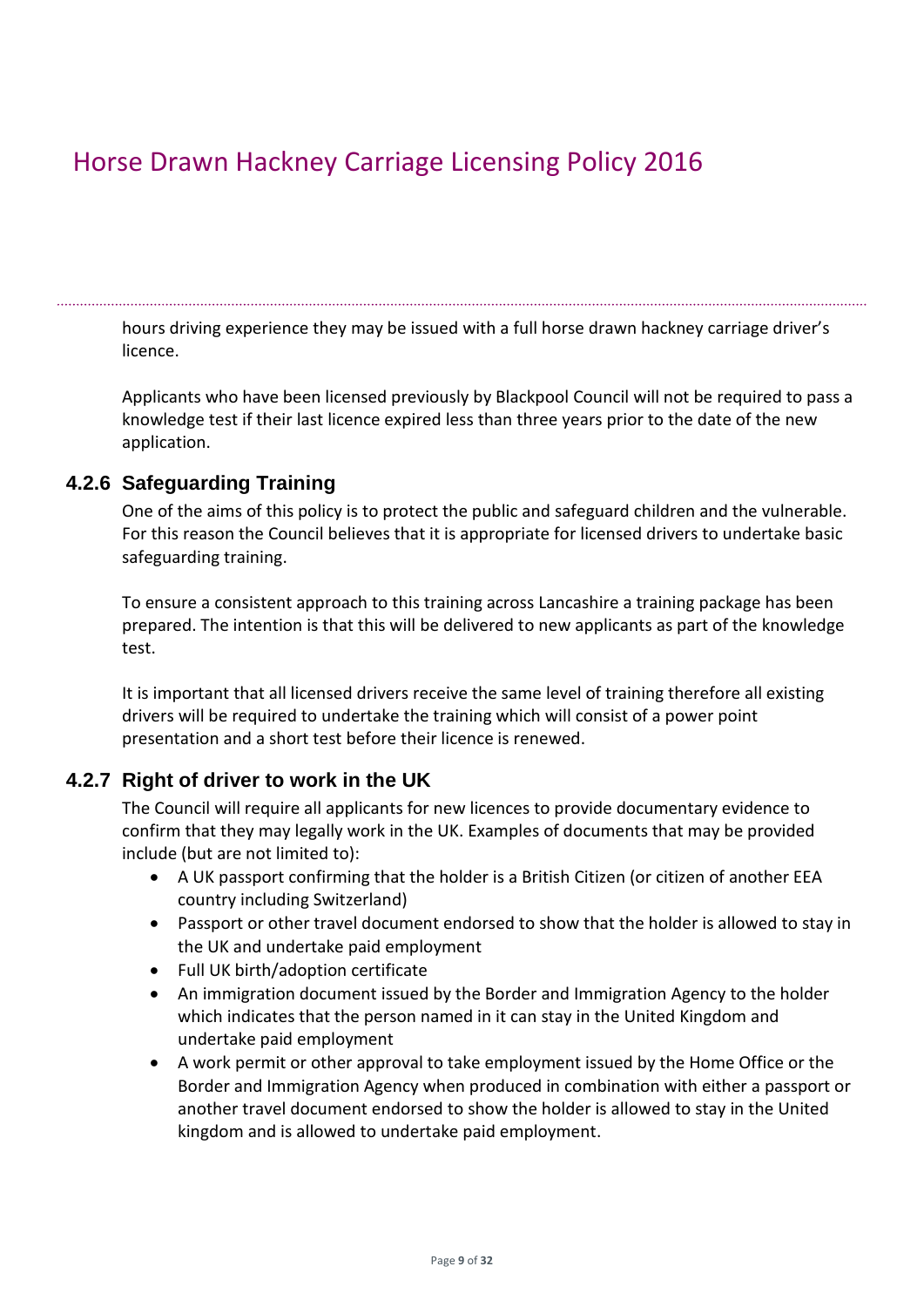When an applicant is subject to immigration controls, a licence will not be issued for longer than the period that the applicant has permission to undertake paid employment in the United Kingdom.

### **4.3 Standards expected of a licensed driver**

#### **4.3.1 General Conduct**

The standards expected of licensed drivers are set out in the Code of Good Conduct. This code, set out at Appendix B should be read in conjunction with the other statutory and policy requirements set out in this document.

#### **4.3.2 Dress Code**

It is recognised that the horse drawn hackney carriage trade plays an important part in portraying a positive image of Blackpool.

Anything that serves to enhance the professional image of the trade and promotes the concept that the drivers of licensed vehicles are professional vocational drivers is to be welcomed.

To ensure that the objectives above are met a dress code for licensed drivers has been set see Appendix C.

#### **4.3.3 Code of Conduct when working with vulnerable passengers**

It is essential that young, elderly and other vulnerable people are safeguarded and protected whilst being transported in a licensed carriage. Accordingly a specific Code of Conduct must be complied with when working with vulnerable passengers. This Code can be found at Appendix D.

## **5 Horse Drawn Hackney Carriages**

### **5.1 Limitation of numbers**

The grant of a horse drawn hackney carriage licence may be refused for the purpose of limiting the number of licensed taxis, if the local authority is satisfied that there is no significant demand for the services of horse drawn hackney carriages in the area which is unmet.

Blackpool Council does limit the number of horse drawn hackney carriages to 44. The need for this limit is reviewed periodically (approximately every three years) by a competent company appointed to conduct the review on behalf of the Council, the findings of which are available on request.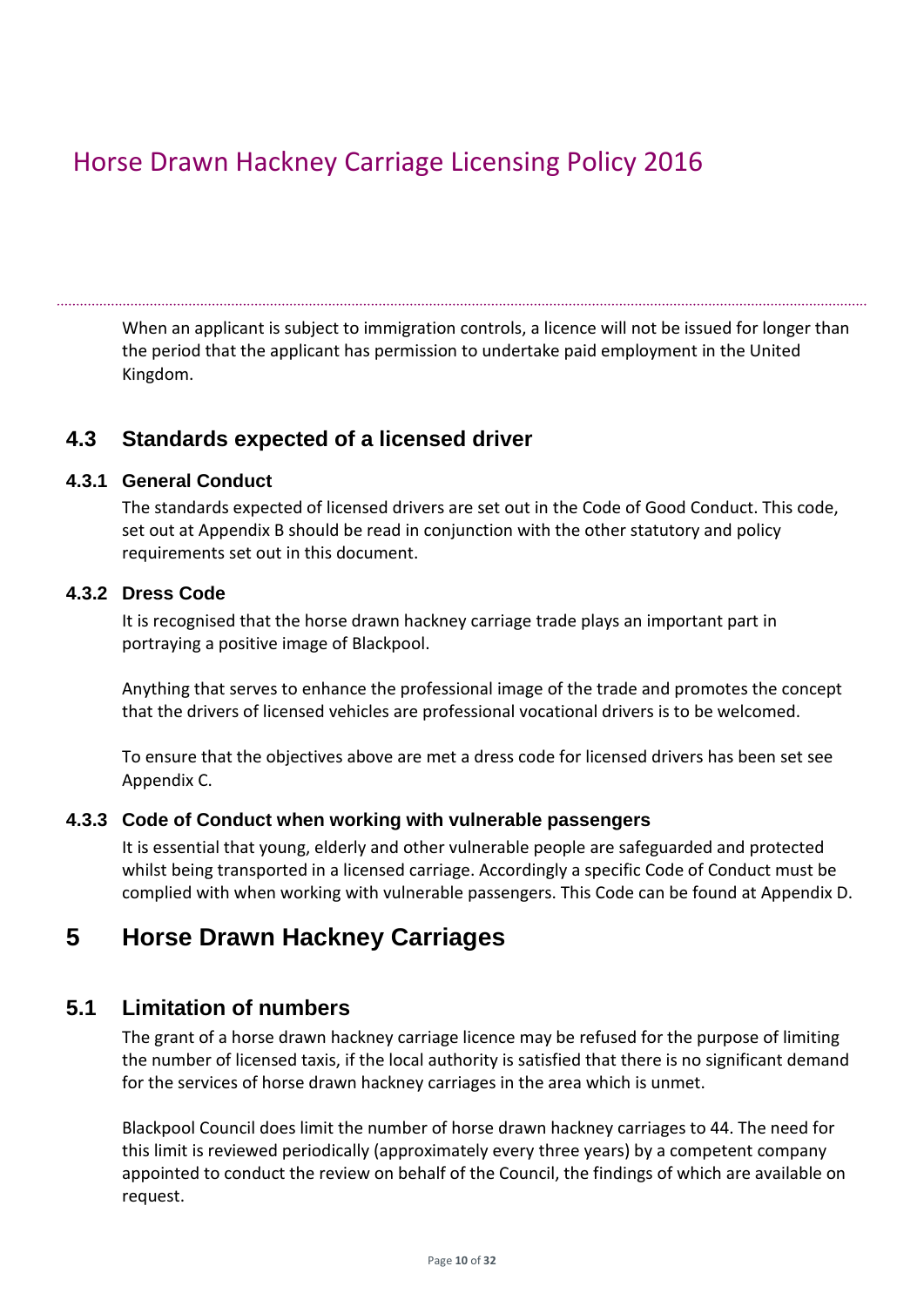## **5.2 Carriage Specification**

The Council is permitted a wide discretion in deciding what it will and will not licence by Section 47(2) of the 1976 Act:

*(1) A district council\* may attach to the grant of a licence of a hackney carriage under the Act of 1847 such conditions as the district council may consider reasonably necessary (2) Without prejudice to the generality of the forgoing subsection, a district council may require any hackney carriage licensed by them under the Act of 1847 to be of such design or appearance or bear any such distinguishing marks as shall clearly identify it as a hackney carriage.*

(\*A District Council is deemed by the Act to include Unitary Authorities)

The basic requirements for a carriage are:

- Must be driven by only one horse;
- Four wheels;
- A compartment for passengers to be carried in;
- Capable of carrying a minimum of four and up to six passengers (dependent upon construction)
- Be constructed to a suitable standard and quality to be a licensed carriage
- In the opinion of the Council appointed inspector safe for use as a hackney carriage vehicle on a road.

There is no prescribed style of carriage. Whilst it is open to operators to source new styles of carriage, the ultimate decision on licensing rests with members of the Public Protection Sub-Committee. Applicants proposing to licence a carriage other than a traditional style landau will be required to produce the carriage to the Sub-Committee for inspection and approval.

## **5.3 Carriage Testing**

All carriages to be licensed for the forthcoming year must be presented for inspection and testing on the date appointed by the licensing authority. All licence holders will be given advance notice of the dates and location of the annual test.

All carriages must be produced with a full set of tack, although in the case of multiple licence holders, each carriage need not be produced with its own horse.

From time to time it will be necessary to have a carriage inspected either after accident damage or where there is to be a change of carriage part way through the season. Private arrangements must not be made with the Council appointed inspector, instead, all inspections must be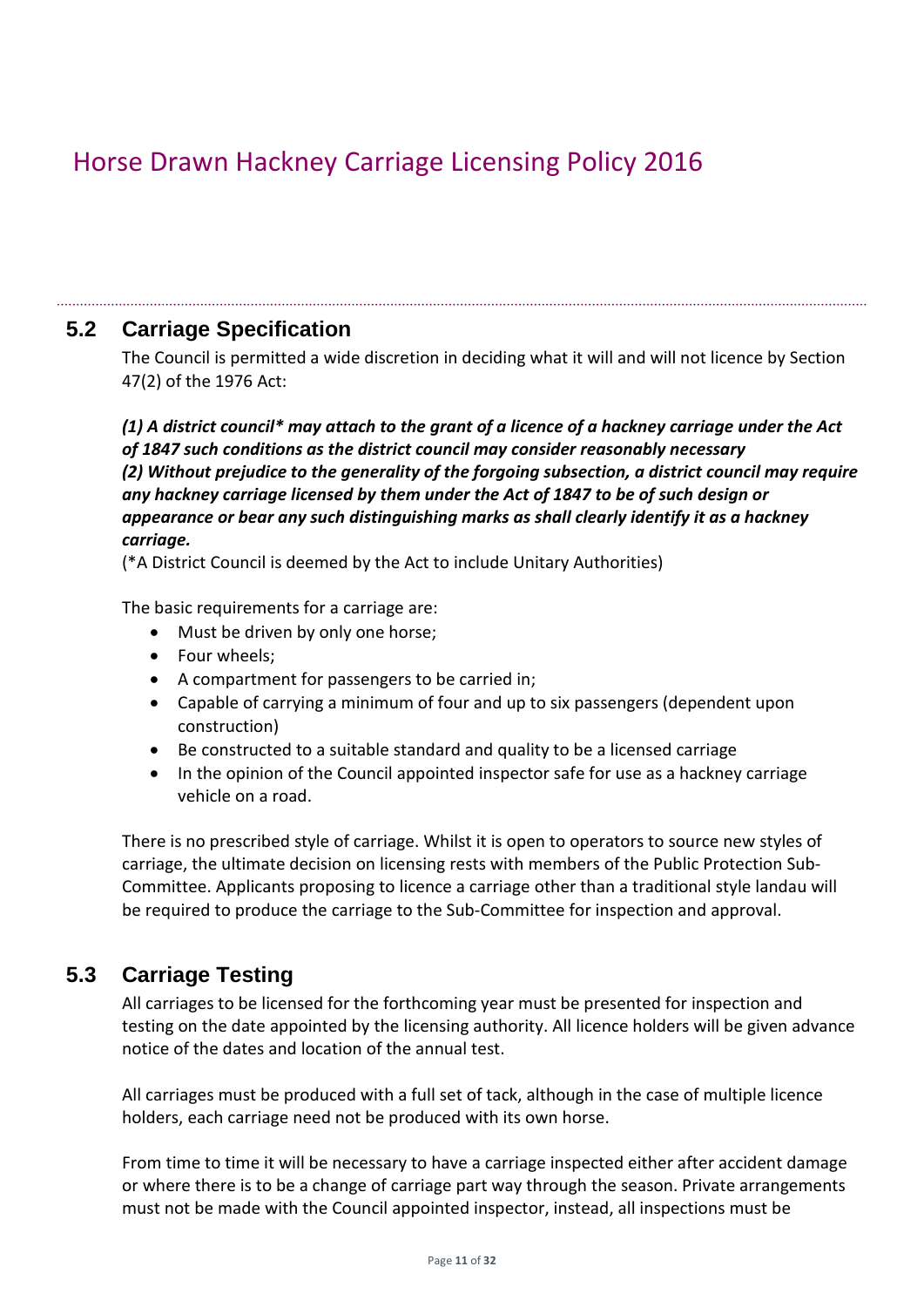arranged through the licensing service and a licensing/enforcement officer must be present when the inspection takes place.

### **5.4 Signage**

Every licensed carriage must display a plate to the rear which indicates the licence number and licence expiry date together with any additional information that the Authority may from time to time prescribe.

### **5.5 Horses**

Horses must be suitable and at least 4 years old to be used in connection with any horse drawn hackney carriage.

All horses used in connection with a horse drawn hackney carriage (including those on trial) must be inspected by a qualified equine veterinary surgeon. A veterinary certificate for the horse must be produced to the Council every 12 months.

### **5.6 Application Process**

The Council will consider all applications for horse drawn vehicle licences on their own merits.

A valid application will consist of:

- Vehicle application form
- Public liability insurance
- Vets certificate and horse passports for the horses to be used.
- Fee

An application will not be considered until all of the required documents have been produced.

Applications for carriages that are in the opinion of the licensing service of traditional landau design or have previously received approval from the Sub-Committee may be granted under delegated powers. All other carriages must be approved by the Sub-Committee before they can be licensed.

Successful applicants will be issued with a horse drawn hackney carriage licence together with the licence plate which must at all times be displayed at the rear of the vehicle.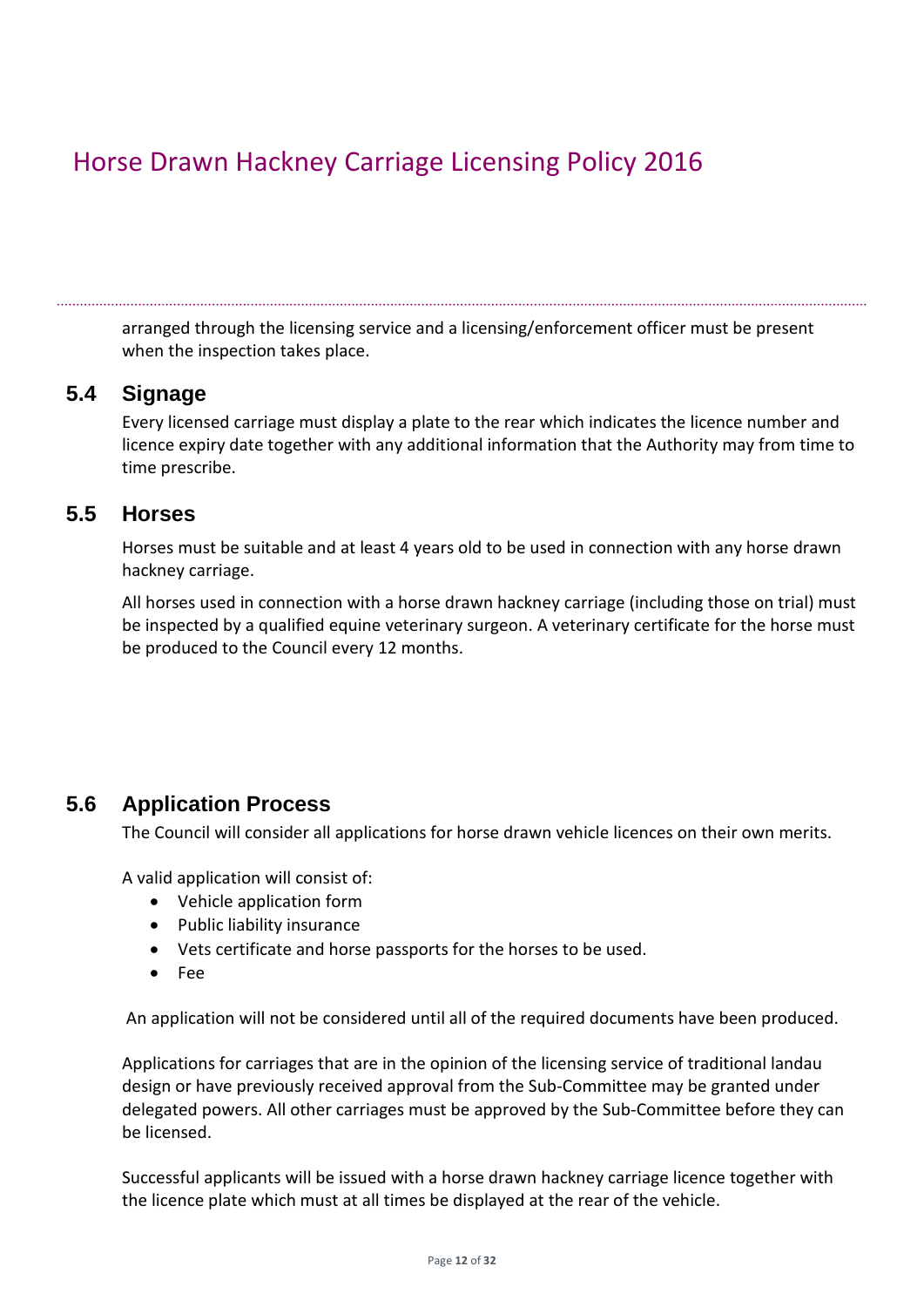Unsuccessful applicants will be informed of their right to appeal against the decision to the Magistrates' Court within 21days of receipt of the formal notice of refusal.

### **5.7 Grant and renewal of licences**

Vehicle licences will be issued for a period of 12 months. Each carriage will be issued with a plate to be affixed to the rear stating amongst other things the number of passengers that may be carried, usually six. For the avoidance of doubt the Council considers that the maximum number of people that may be in/on a carriage at any time in additional to the number of passengers stated on the licence is the driver plus a trainee driver/groomsman (if necessary). The only people permitted to sit next to the driver are a groomsman/trainee driver.

### **5.8 Change of Vehicle**

Historically, the licensing service have permitted vehicle licence holders who wish or need to change their vehicle to do a vehicle change to enjoy the benefit of the unexpired portion of the licence. The only charge for this was for the vehicle plates/disc.

This practice will now cease and from the date this policy comes into force licence holders wishing to change vehicles must apply for a new vehicle licence. This decision has been taken due to the number of these applications now being received and the fact that it is the correct approach lawfully. Refunds for complete months outstanding on the existing licence will be given.

### **5.9 Conditions**

The Council may attach such conditions as it considers reasonably necessary to the grant of a vehicle licence.

The following conditions are attached to all horse drawn hackney carriage licences:

- 1. No horse shall be harnessed to, or used in connection with the licensed vehicle unless within the preceding twelve months, a veterinary surgeon has examined the horse and issued in respect of it a certificate of fitness in a form approved by the Council. This certificate shall be returned to the Licensing Service forthwith
- 2. Vets papers relating to the horse in harness should be available for inspection on request by an authorised officer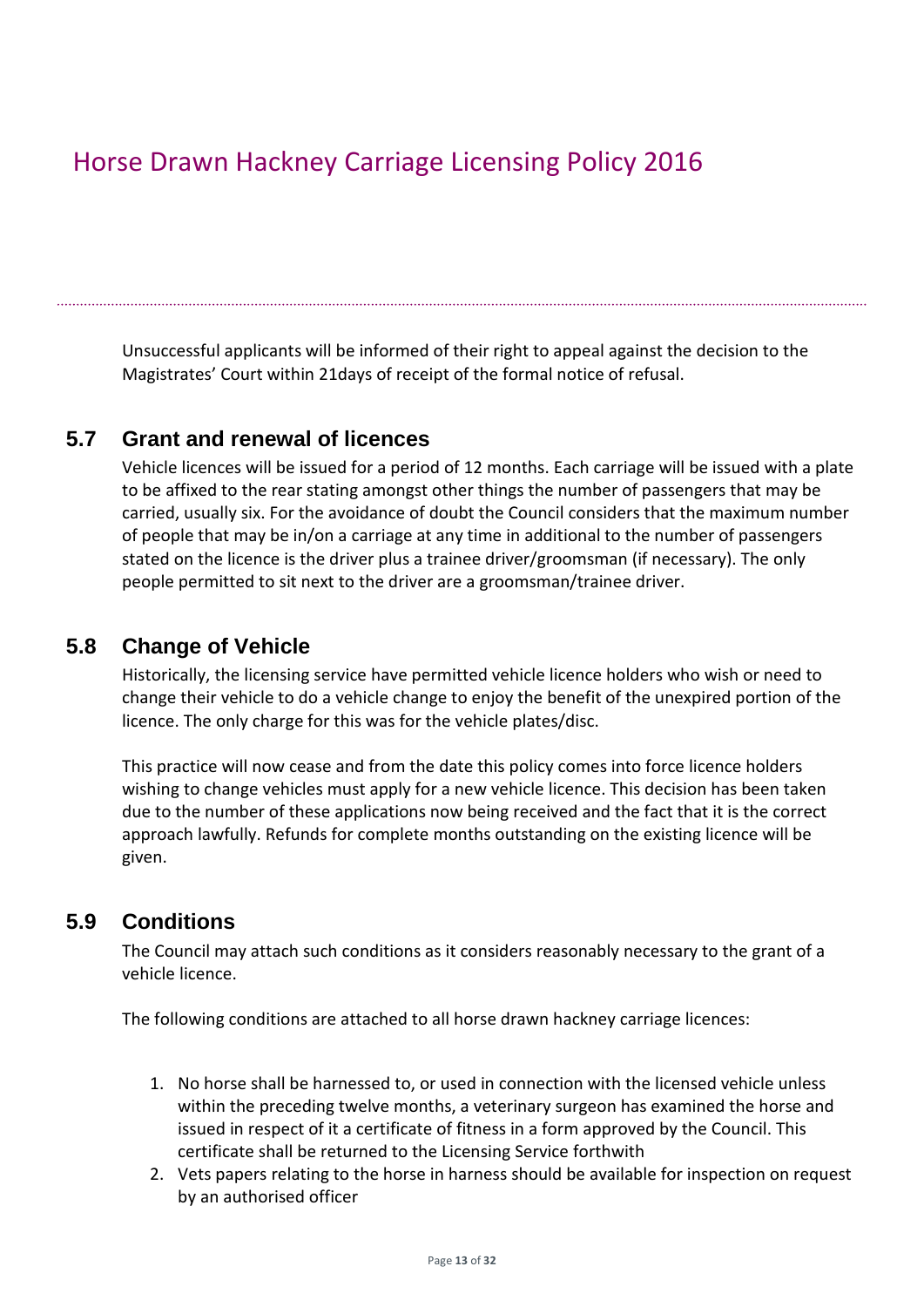- 3. A horse which is harnessed to or used in connection with a licensed hackney carriage shall not be used for more than seven hours of work in any one day.
- 4. If in harness for seven consecutive hours the horse shall during that period have a break of not less than one hour and shall be fed and watered,
- 5. No horse shall be harnessed to or used in connection with the licensed vehicle unless it is fitted with an identifying microchip, the number of which has been notified to the Licensing Service
- 6. All carriages must be fitted with a dung catching device while the carriage is in use on any public highway. If requested to do so by a licensing enforcement officer, a tight leather strap must be placed between the bungee and the lock to prevent the bungee from sliding back.
- 7. Lights and signals (where so directed) should be fitted to the carriage at all times and should be capable of being lit by the driver. Between dusk and dawn lighting on a carriage is restricted to two standard rear position lamps and two standard front position lamps only
- 8. The table of fares as prescribed by Blackpool Council shall be displayed in the carriage in such a manner that it is capable of being easily viewed by the passengers being conveyed in the carriage.
- 9. When carrying members of the public, only persons registered with/licensed by Blackpool Council in respect of horse drawn hackney carriages and the fare paying passengers may be carried on the vehicle. Members of the public must be seated within the carriage and must not sit next to the driver.

## **5.10 Accidents**

If at any time a licensed vehicle is involved in an accident, however minor, the driver must inform the licensing service as soon as possible and in any event within one working day. An accident report form must then be completed and submitted to the licensing service within 72 hours of the accident occurring (except in exceptional circumstances when the licensing service may agree to the report being filed outside of that time limit).

The vehicle must be presented for inspection at the Council appointed carriage inspector as soon as possible after the accident has taken place at the licence holder's expense. The inspection should be booked via the licensing service. Failure to present the vehicle for inspection may result in the vehicle licence being suspended until such time as the vehicle is produced for examination.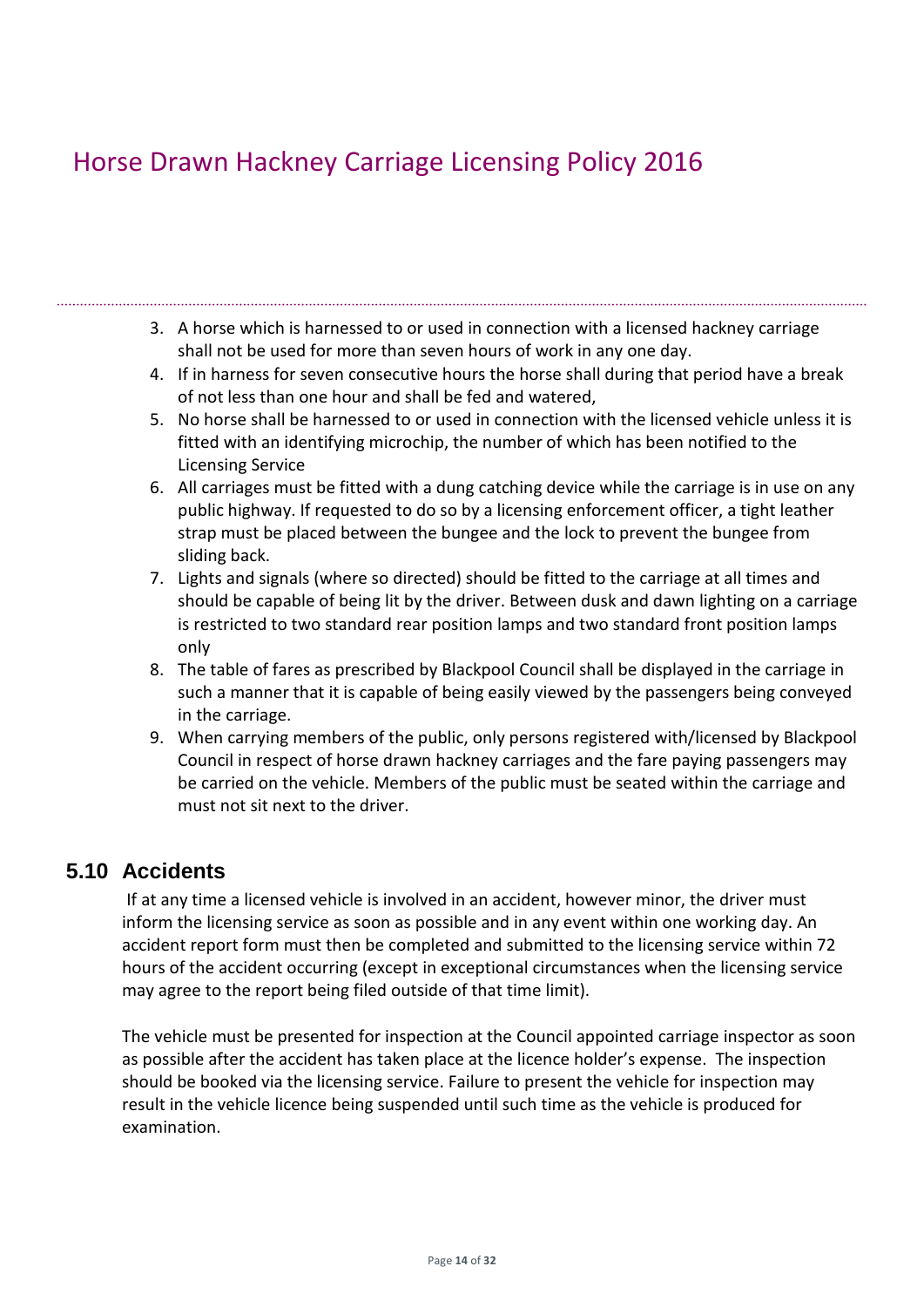### **5.11 Fares**

The Council sets the maximum rates that may be charged by horse drawn hackney carriage vehicles.

## **6 Compliance and Enforcement**

### **6.1 Enforcement**

The principal purpose of hackney carriage licensing is to protect the public and promote public safety. To this end the Council aims to provide an efficient, targeted and proportionate regulatory service to those it regulates.

The Regulator's Code was brought into force in 2014 which states that the Council should:

- Carry out their activities in a way that supports those they regulate to comply and grow,
- Provide simple and straightforward ways to engage with those they regulate and hear their views,
- Base their regulatory activities on risk,
- Share information about compliance and risk,
- Ensure clear information guidance and advice is available to help those they regulate meet their responsibilities to comply,
- Ensure that their approach to their regulatory activities is transparent.

Where appropriate, referrals will be made to other agencies. This will include but is not limited to the Police, HM Customs and Excise, DVLA and the Children's and Adult Safeguarding teams.

The Council will respond to complaints made by the public and referrals from other agencies and bodies. In addition officers will undertake proactive inspections and testing as either day to day activity or as a part of programmed operations.

#### **6.1.1 Disciplinary Hearings**

Licence holders may be referred to the Public Protection Sub-Committee for committing offences, failure to comply with any part of this policy, or for other any other conduct which impacts on their fitness to be a licence holder. The Sub-Committee will consider the impact of the offending/conduct on the individual's fitness to hold a licence and take such action as is appropriate in the circumstances.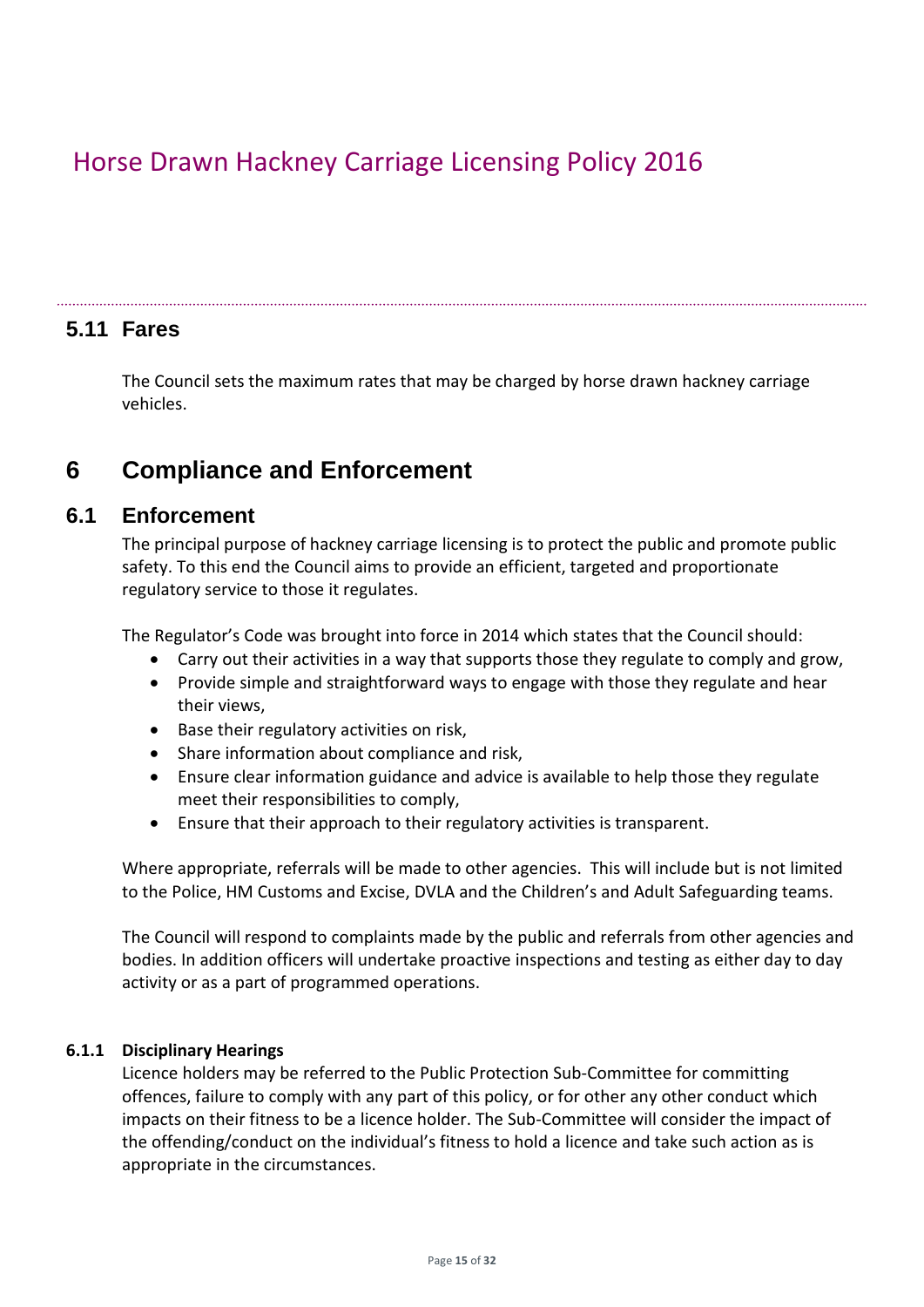#### **Warnings**

These may be issued for minor infringements. A warning letter will remain on file for a period of three years and will be referred to in the event that the licence holder is taken before the Sub-Committee for any other reason.

#### **Suspensions**

Carriages can be suspended in accordance with section 68 Local Government (Miscellaneous Provisions) Act 1976 if an officer is not satisfied as to the fitness of a vehicle.

Drivers can be suspended under section Local Government (Miscellaneous Provisions) Act 1976. This suspension can be ordered to take immediate effect.

#### **Revocations**

Both vehicle and drivers licences may be revoked by the Sub-Committee.

If the seriousness of the case merits revocation, this course of action will be available to the Sub-Committee even if it is the first enforcement action taken against the driver/vehicle.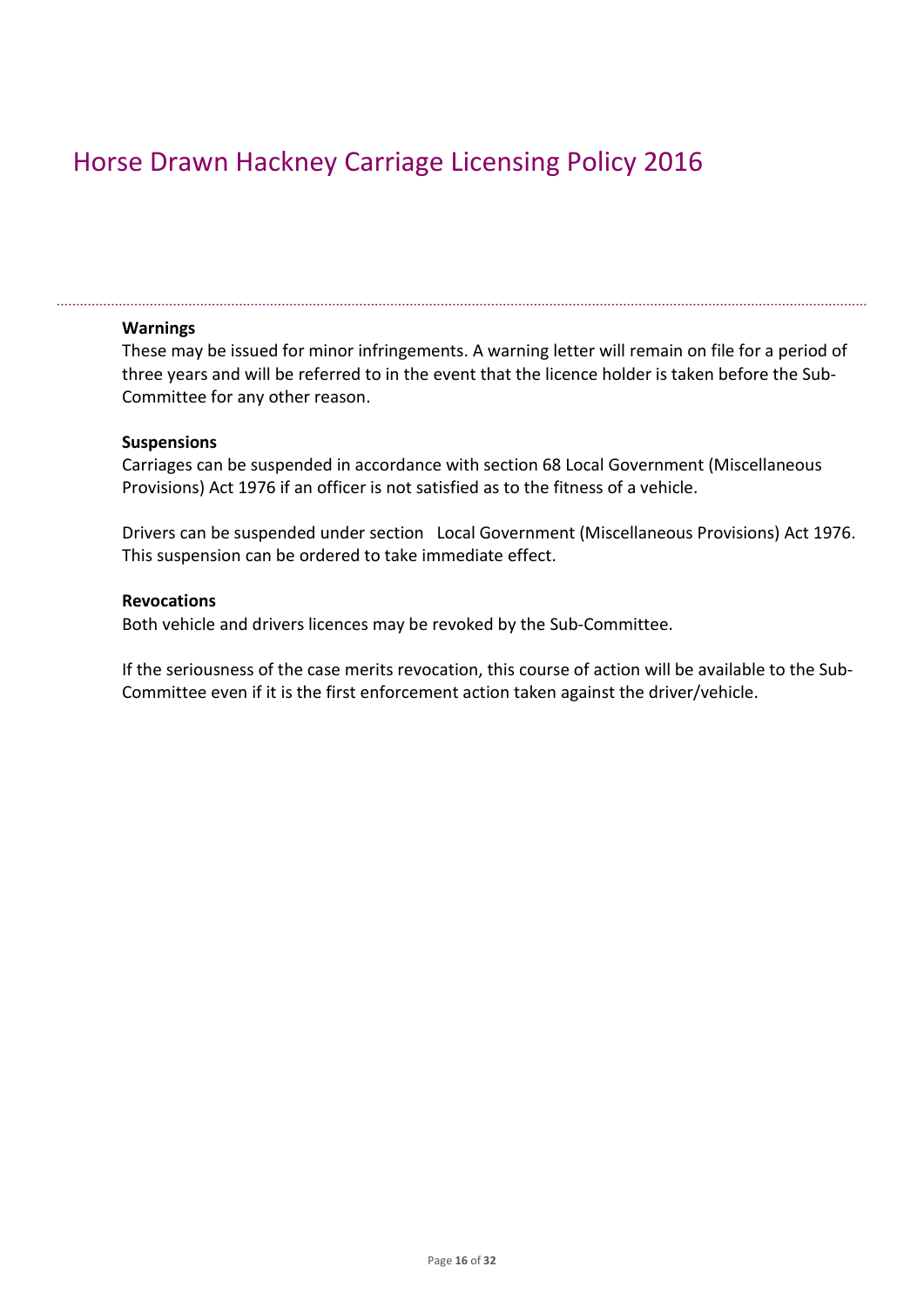## **Appendix A - Taxi Licensing Criminal Convictions' Policy**

### **1. Introduction**

- 1.1 The purpose of this policy is to provide guidance on the criteria taken into account by the council when determining whether or not an applicant or an existing licence holder is a fit and proper person to hold a horse drawn hackney carriage driver's licence.
- 1.2 The overriding aim of the licensing authority is to protect the safety of the public. The licensing authority is concerned to ensure:
	- That a person is a fit and proper person.
	- That the person does not pose a threat to the public.
	- That the public are safeguarded from dishonest person.
	- The safeguarding of children, young persons and vulnerable adults.
- 1.3 The term " fit and proper person" for the purposes of licensing is not legally defined and in assessing whether someone is "fit and proper" the Council will consider the following together with any other relevant information:
	- Criminality
	- Human rights
	- Period of holding a driver's licence
	- Number of penalty points endorsed on driving licence
	- Right to work
	- Medical fitness
	- Conduct of the applicant in making the application (e.g. whether they have acted with integrity during the application process)
	- Previous licensing history of existing and former licence holders.

In addition the Council will also consider further information provided by sources such as Lancashire Constabulary (including abduction notices), Children and Adult Safeguarding Boards and other statutory agencies.

- 1.4 This policy provides guidance to any person with an interest in horse drawn hackney carriage licensing. In particular, but not exclusively:
	- Applicants for drivers' licenses
	- Existing licensed drivers whose licences are being reviewed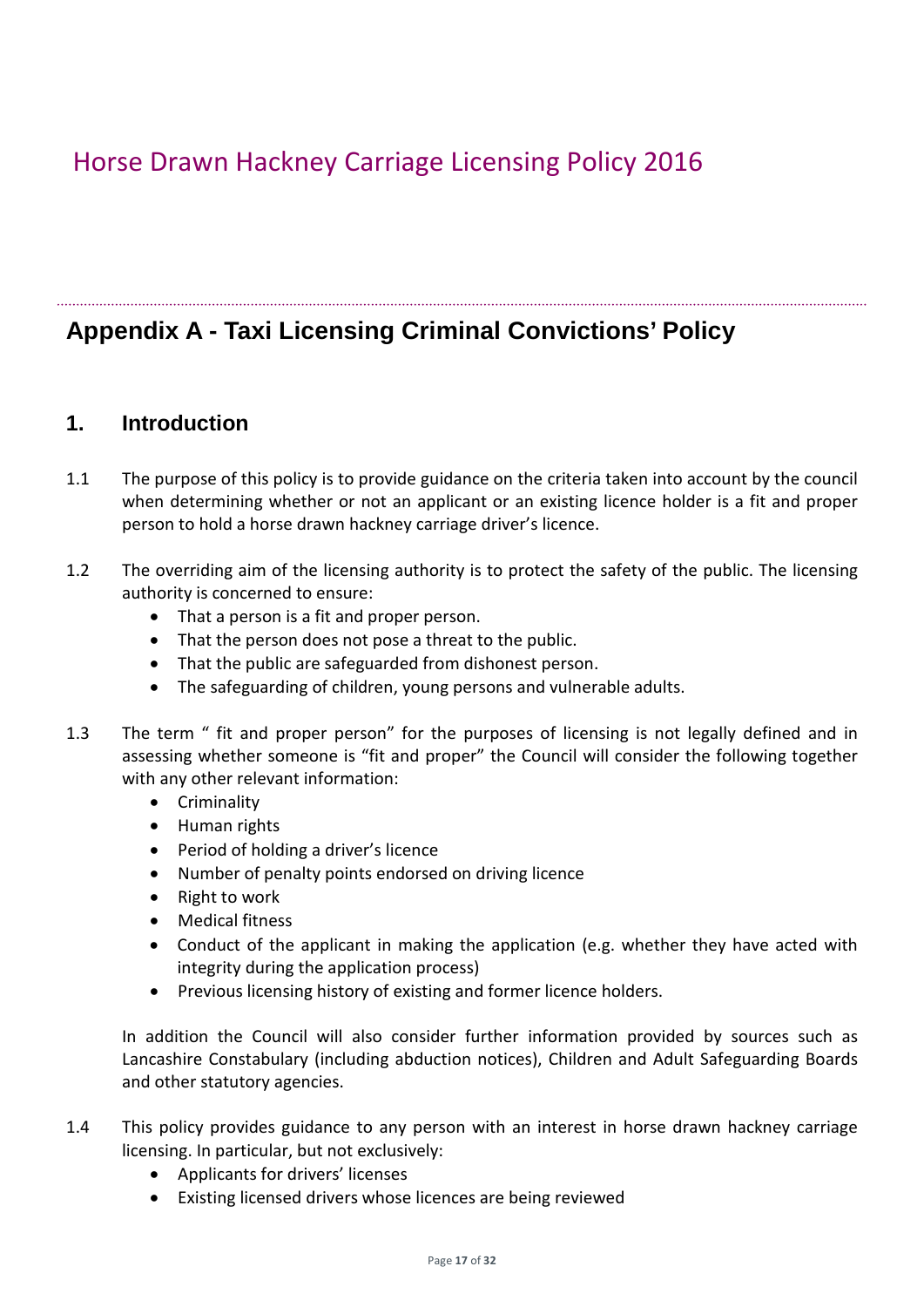- Licensing officers
- Members of the Licensing Committee and Public Protection Sub-Committee
- Magistrates hearing appeals against local authority decisions
- 1.5 Where licensing officers have delegated powers to grant licences, they will utilise these guidelines when making a decision to grant a licence. In all other cases applications for licences will be referred to the Public Protection Sub-Committee. Whilst officers and the Sub-Committee will have regard to the guidelines contained in the policy, **each case will be considered on its individual merits and, where the circumstances demand, the committee/officer may depart from the guidelines.**

### **2. General policy**

- 2.1 There may be occasions where it is appropriate to depart from the guidelines, for example where the offence is a one-off occasion or there are mitigating circumstances or alternatively where there are many or continuous offences which may show a pattern of offending and unfitness.
- 2.2 A person with a conviction for a serious offence need not be automatically barred from obtaining a licence, but would normally be expected to:
	- a. Remain free of conviction for an appropriate period; and
	- b. Show adequate evidence that her or she is a fit and proper person to hold a licence (the onus is on the applicant to produce such evidence). (Simply remaining free of conviction may not generally be regarded as adequate evidence that a person is a fit and proper person to hold a licence).
- 2.3 **Where an applicant has been convicted of a criminal offence, the licensing authority cannot review the merits of the conviction** [Nottingham City Council v. Mohammed Farooq (1998)].

### **3 Appeals**

3.1 Any applicant refused a driver's licence on the grounds that the licensing authority is not satisfied he is a fit and proper person to hold such a licence has a right to appeal to the Magistrates' Court within 21 days of the notice of refusal [Local Government Miscellaneous Provisions Act 1976, s 77 (1)].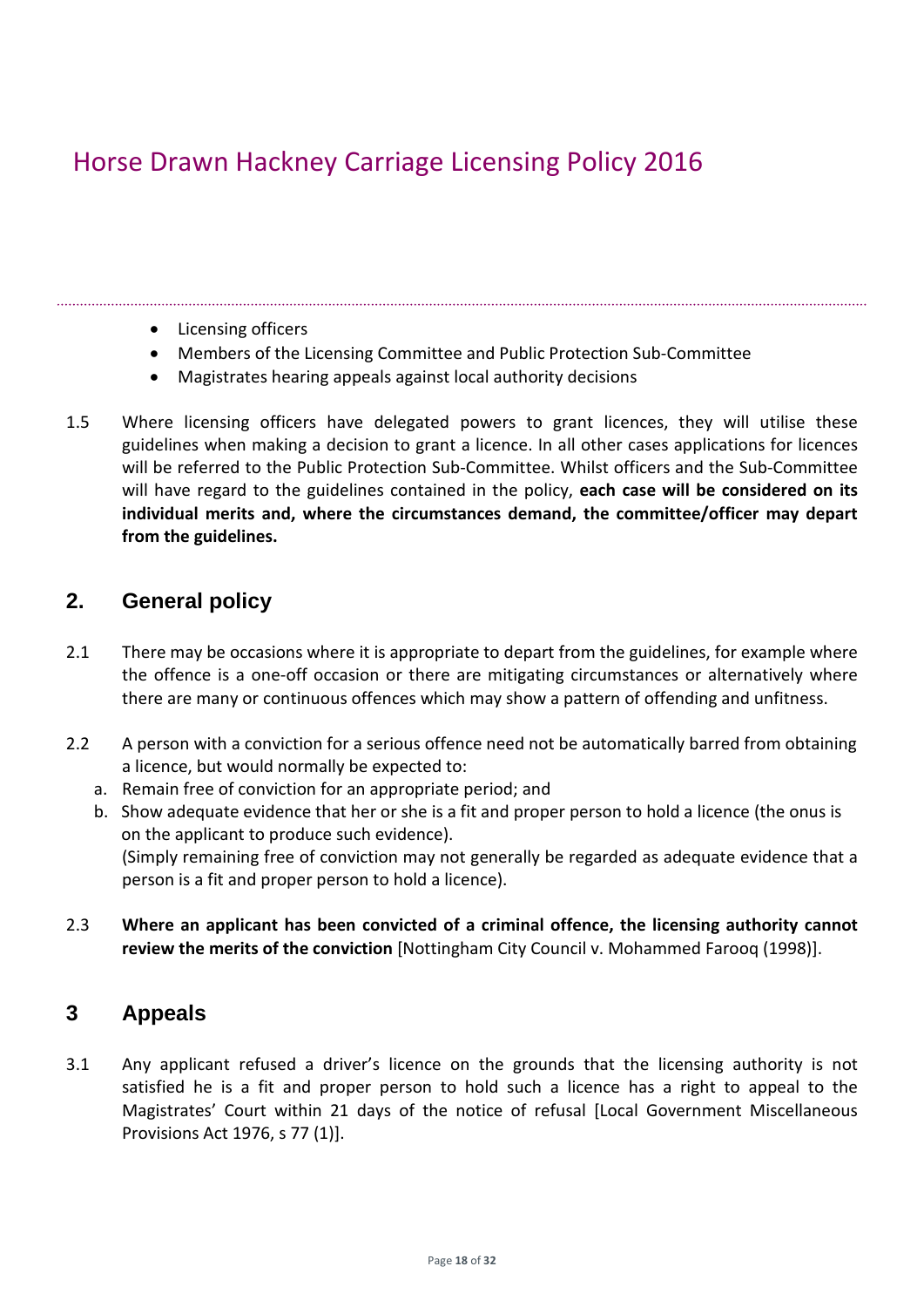3.2 Any licensed driver whose licence is suspended or revoked has a right to appeal to the Magistrates' Court within 21 days of the notice of suspension or revocation.

### **4. Powers**

- 4.1 Section 61 and Section 62 of the Local Government Miscellaneous Provisions Act 1976 allow the licensing authority to suspend, revoke or refuse to renew a licence if the application/licence holder has been convicted of an offence involving dishonesty, indecency, violence; failure to comply with the provisions of the Town Police Clauses Act 1847; failure to comply with the provisions of Part II of the Local Government (Miscellaneous Provisions) Act 1976; or any other reasonable cause.
- 4.2 The Rehabilitation of Offenders Act 1974 (Exceptions)(Amendment) Order 2002, allows the licensing authority to take into account all convictions recorded against an applicant or the holder of a horse drawn hackney carriage driver's licence, whether spent or not. Therefore the licensing authority will have regard to all relevant convictions, particularly where there is a long history of offending or a recent pattern of repeat offending.
- 4.3 In this policy the term "disqualification" refers to the period served, in order to take account of the fact that a court may reduce the period of disqualification from driving. An applicant must provide evidence in advance to prove that the court agreed a reduction in the period of disqualification.

## **5. Consideration of disclosed criminal history**

- 5.1 Under the provisions of Sections 51, 55, and 59, Local Government (Miscellaneous Provisions) Act 1976, the licensing authority is required to ensure that an applicant for the grant or renewal of a horse drawn hackney carriage drivers' licence is a 'fit and proper' person to hold such a licence. However, if an applicant has any convictions, warnings, cautions or charges awaiting trial, the licensing authority will look into:
	- How relevant the offence(s) are to the licence being applied for,
	- How serious the offence(s) were,
	- When the offence(s) were committed,
	- The date of conviction,
	- Circumstances of the individual concerned,
	- Sentence imposed by the court,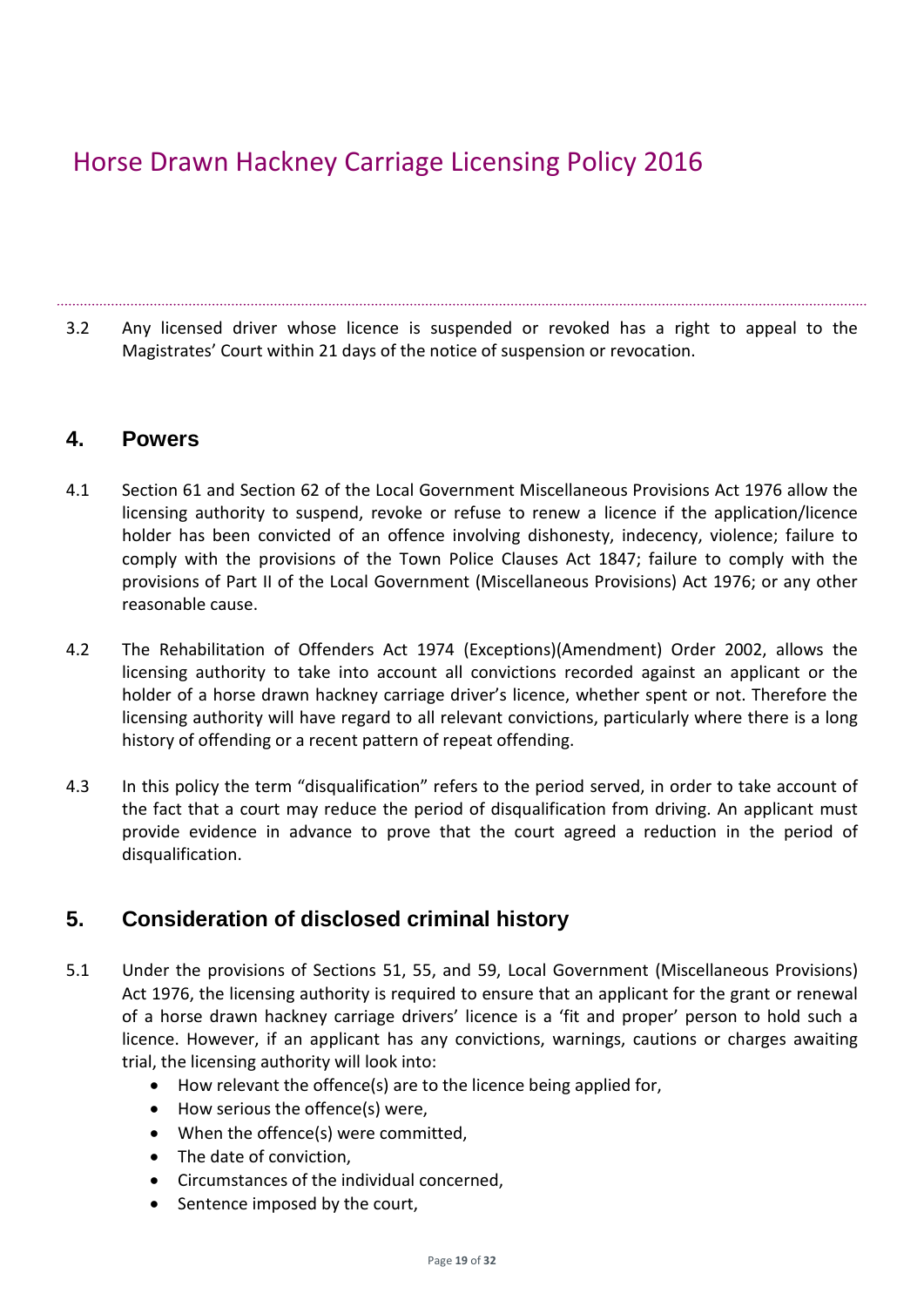- The applicant's age at the time of conviction,
	- Whether they form part of a pattern of offending,
	- Any other character check considered reasonable (e.g. personal references),
	- Any other factors that might be relevant.
- 5.2 Existing holders of drivers' licences are required to notify the licensing authority in writing within seven days of being arrested, receiving a driving licence endorsement, fixed penalty notice or criminal conviction (including cautions).
- 5.3 Applicants can discuss further what effect a caution/conviction may have on any application by contacting the licensing office on 01253 478343 in confidence for advice.
- 5.4 The licensing authority conducts enhanced disclosures from the Disclosure and Barring Service (DBS) of any applicant for a driver licence. The licensing authority follows the DBS's Code of Practice on the fair use of disclosure information. A copy is available on request.
- 5.5 Applicants applying for the grant or a renewal of a drivers' licence will be required to obtain an enhanced disclosure at their expense. The licensing authority abides by the DBS's Policy on the secure storage, handling, use, retention and disposal of disclosure information, which is available on request.
- 5.6 The licensing authority is also entitled to use other records and information that may be available to it in determining applications or an entitlement to continue holding a licence. This may include information held by the licensing authority or other licensing authorities, and information disclosed by the police.
- 5.7 It is an offence for any person knowingly or recklessly to make a false declaration or to omit any material particular in giving information required by the application for a licence. Where an applicant has made a false statement or a false declaration on their application for the grant or renewal of a licence, the licence will normally be refused.
- 5.8 For renewal applications and current licence holders the policy will not be applied retrospectively where there are no new concerns or convictions. The policy will be applied to existing licence holders if any additional convictions are incurred or they are otherwise brought to the attention of the Council for conduct that would call into question a person's suitability to hold a licence.
- 5.9 Offences not covered by this Policy will be considered by the Council when determining whether the applicant/licensed driver is a fit and proper person.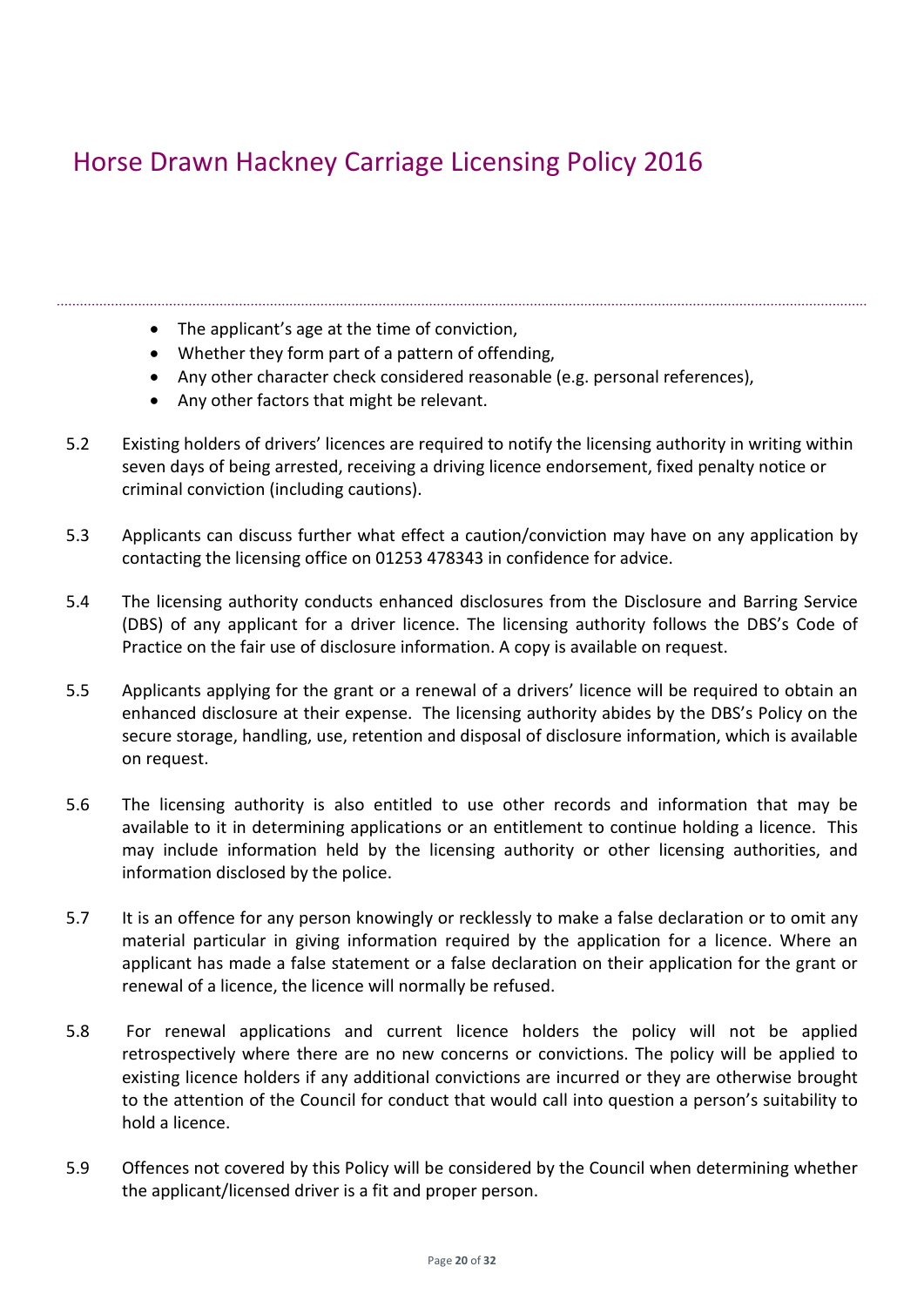## **6 Serious offences involving violence**

- 6.1 Licensed drivers have close regular contact with the public. A firm line is to be taken with those who have convictions for offences involving violence. An application will normally be refused if the applicant has a conviction for an offence that involved the loss of life.
- 6.2 In other cases anyone of a violent disposition will normally be refused to be licensed until at least 3 years free of such conviction. However, given the range of the offences that involve violence, consideration must be given to the nature of the conviction.
- 6.3 Unless there are exceptional circumstances a licence will not normally be granted where the applicant has a conviction for an offence such as:
	- Murder
	- Manslaughter
	- Manslaughter or culpable homicide while driving
	- Terrorism offences
	- Or any similar offences (including attempted or conspiracy to commit) offences which replace the above
- 6.4 A licence will not normally be granted where the applicant has a conviction for an offence or similar offence to those below and the conviction is less than 10 years prior to the date of application:
	- Arson
	- Malicious wounding or grievous bodily harm which is racially aggravated
	- Actual bodily harm which is racially aggravated
	- Grievous bodily harm with intent
	- Robbery
	- Possession of firearm
	- Riot
	- Assault Police
	- Common assault with racially aggravated
	- Violent disorder
	- Resisting arrest
	- Or any similar offences (including attempted or conspiracy to commit) offences which replace the above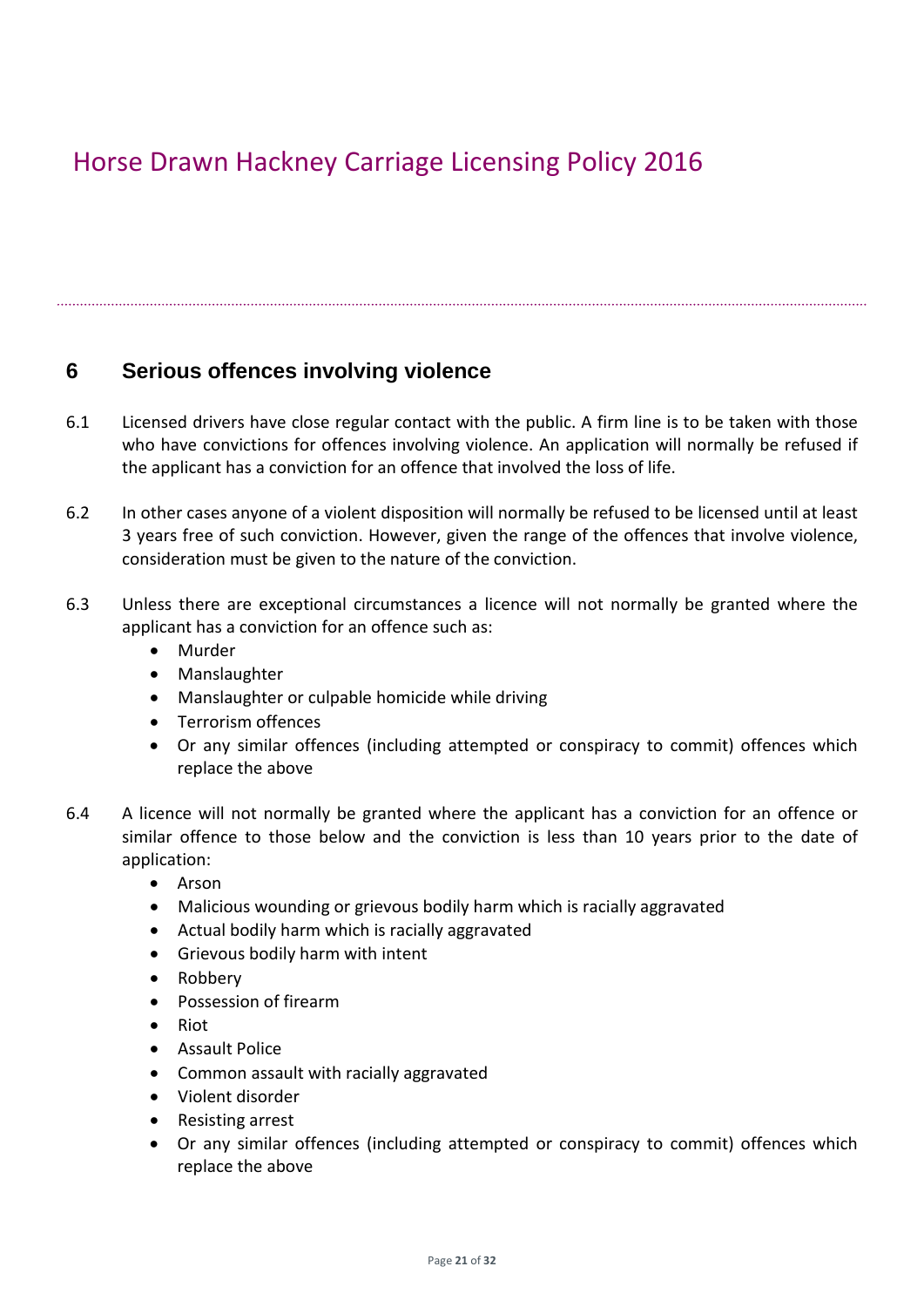- 6.5 A licence will not normally be granted where the applicant has a conviction for an offence or similar offence to those below and the conviction is less than 5 years prior to the date of application:
	- Racially-aggravated criminal damage
	- Racially-aggravated offence
	- Or any similar offences (including attempted or conspiracy to commit) offences which replace the above
- 6.6 A licence will not normally be granted where the applicant has a conviction for an offence or similar offence(s) which replace the below offences and the conviction is less than 3 years prior to the date of application:
	- Common assault
	- Assault occasioning actual bodily harm
	- Affray
	- S5 Public Order Act 1986 offence (harassment, alarm or distress)
	- S.4 Public Order Act 1986 offence (fear of provocation of violence)
	- S4A Public Order Act 1986 offence (intentional harassment, alarm or distress)
	- Obstruction
	- Criminal damage
	- Or any similar offences (including attempted or conspiracy to commit) offences which replace the above
- 6.7 A licence will not normally be granted if an applicant has more than one conviction in the last 10 years for an offence of a violent nature.
- 6.8 In the event of a licence being granted, a strict warning both verbally and in writing should be administered.

## **7. Possession of a weapon**

- 7.1 If an applicant has been convicted of possession of a weapon or any other weapon related offence, this will give serious concern as to whether the person is fit to carry the public.
- 7.2 Depending on the circumstances of the offence, an applicant should be free of conviction for 3 years (or at least 3 years must have passed since the completion of the sentence, whichever is longer), before a licence is granted.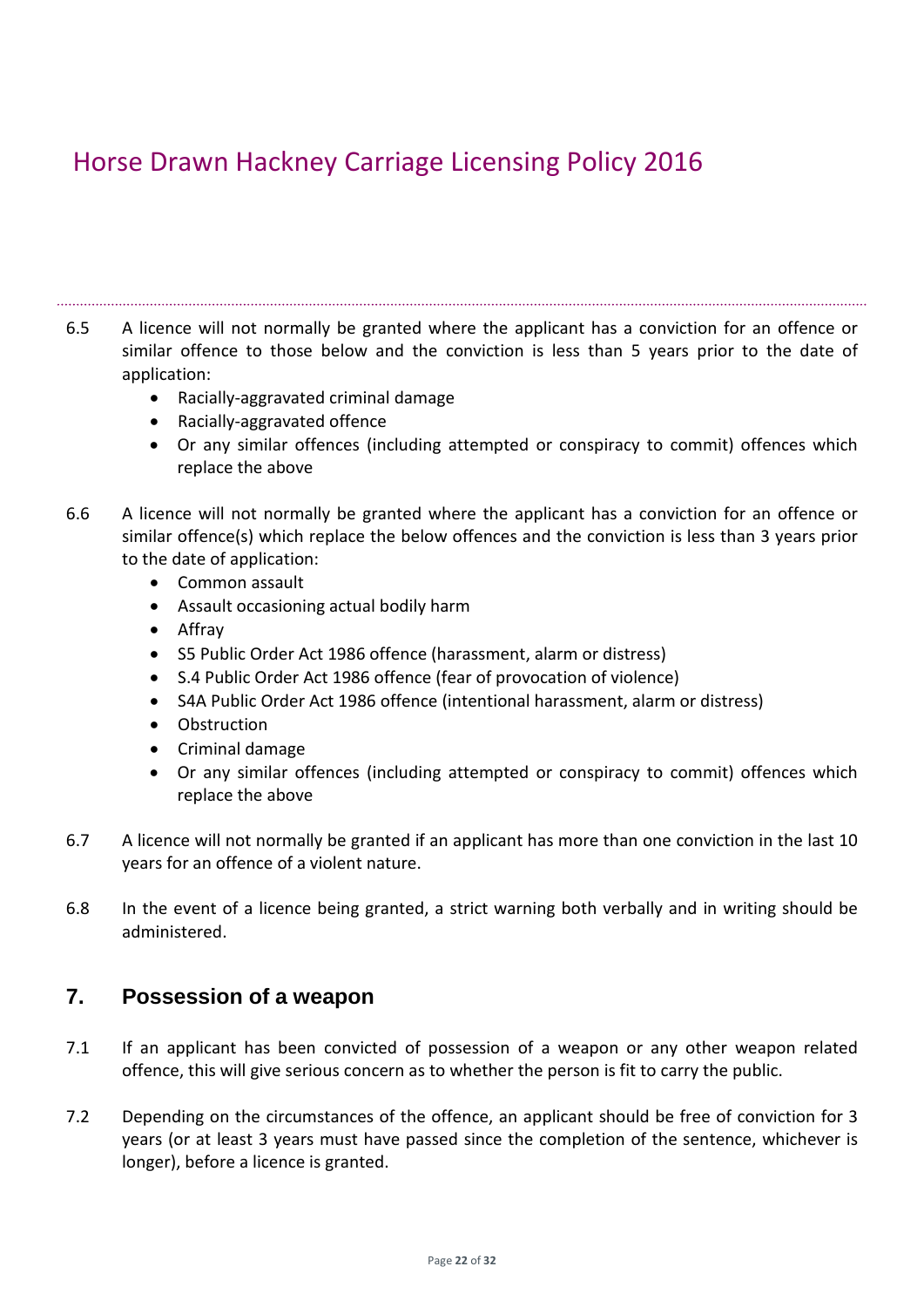### **8. Sex and indecency offences**

- 8.1 As licensed drivers can carry unaccompanied and vulnerable passengers, applicants with convictions for sexual offences must be closely scrutinized. Those with convictions for the more serious sexual offences will generally be refused. For other offences, applicants will be expected to show a substantial period free of conviction for such offences before a licence will be granted.
- 8.2 Unless there are exceptional circumstances, an application will normally be refused where the applicant has a conviction for an offence such as:
	- Rape
	- Assault by penetration
	- Offences involving children or vulnerable adults
	- Sexual assault
	- Indecent assault
	- Exploitation of prostitution
	- Grooming, trafficking for sexual exploitation or other sexual exploitation related offences
	- Possession of indecent photographs, child pornography etc.
	- Or **any** sex or indecency offence that was committed in the course of employment as a taxi or PHV driver
	- Or any similar offences (including attempted or conspiracy to commit) offences which replace the above.
- 8.3 Before an application will be considered, an applicant should be free of conviction for at least 10 years (or at least 5 years must have passed since the completion of the sentence, whichever is longer), if he/she has a conviction for an offence such as:
	- Indecent exposure
	- Soliciting (kerb crawling)
	- Or any similar offences (including attempted or conspiracy to commit).
- 8.4 In addition to the above the licensing authority will not normally grant a licence to any applicant who is currently on the Sex Offenders Register.
- 8.5 A licence will not normally be granted if an applicant has more than one conviction for a sexual/indecency offence.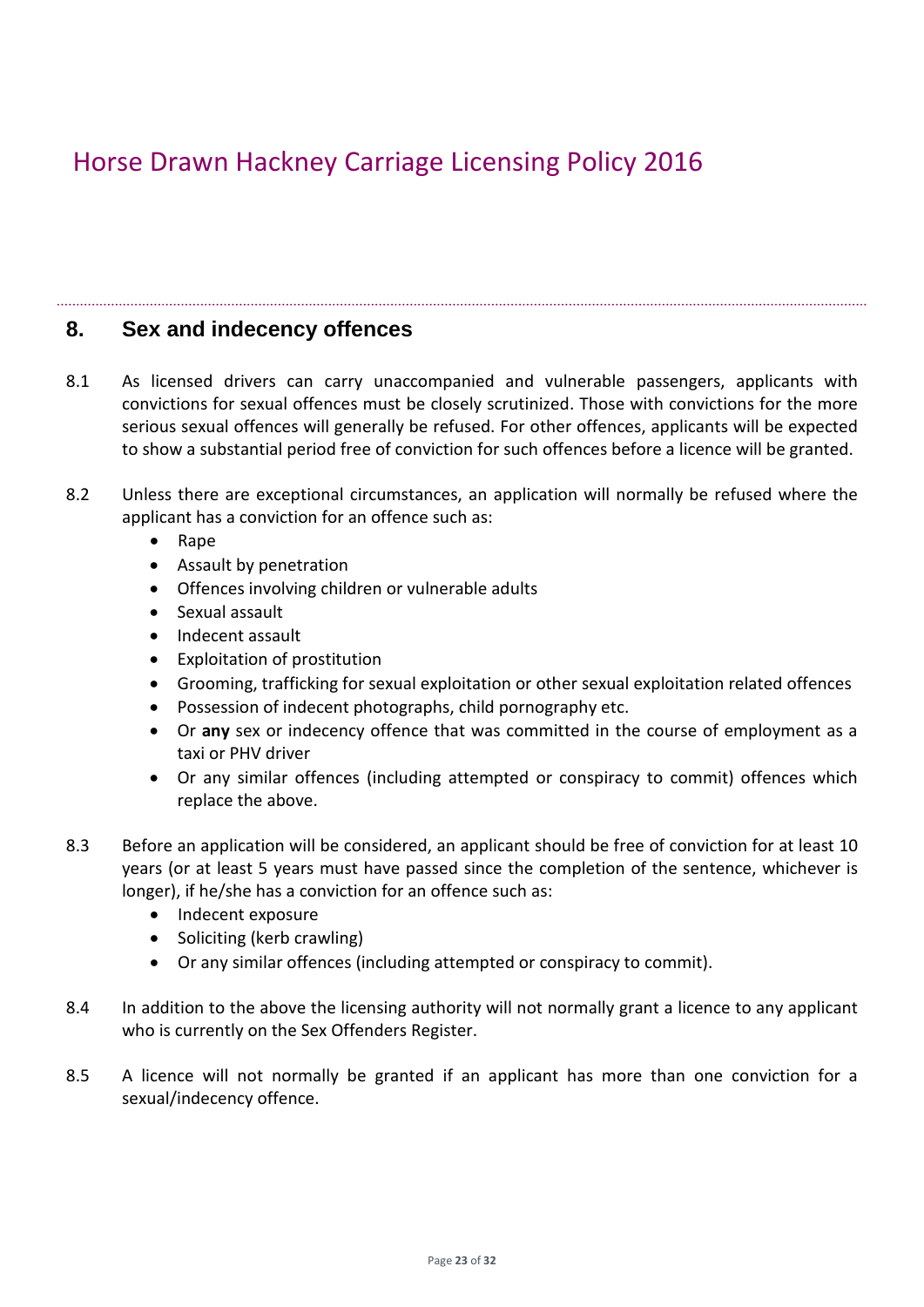### **9. Dishonesty**

- 9.1 A licensed driver is expected to be a trustworthy person. They deal with cash transactions and valuable property may be left in their vehicles. It is comparatively easy for a dishonest driver to defraud the public by demanding more than the legal or agreed fare, etc. Drivers may well deal with customers who are vulnerable or intoxicated and potentially easily confused. For all these reasons, a serious view is taken of any conviction involving dishonesty.
- 9.2 In general, a minimum period of 3 years free of conviction or at least 3 years from completion of sentence (whichever is longer) should be required before granting a licence. Offences involving dishonesty include:
	- theft
	- burglary
	- fraud
	- benefit fraud
	- handling or receiving stolen goods
	- forgery
	- conspiracy to defraud
	- obtaining money or property by deception
	- other deception
	- taking a vehicle without consent
	- and any similar offences
	- Or any similar offences (including attempted or conspiracy to commit) offences which replace the above
- 9.3 A licence will not normally be granted if an applicant has more than one conviction for a dishonesty offence.
- 9.4 Applicants or existing licence holders that are found to have intentionally misled the Council, or lied as part of the application process, will not normally be issued with a licence.

### **10. Drugs**

- 10.1 A serious view is taken of any drug related offence. The nature and quantity of the drugs, whether for personal use or supply are issues which should be considered.
- 10.2 A licence will not normally be granted where the applicant has a conviction for an offence related to the supply of drugs and has not been free of conviction for 5 years.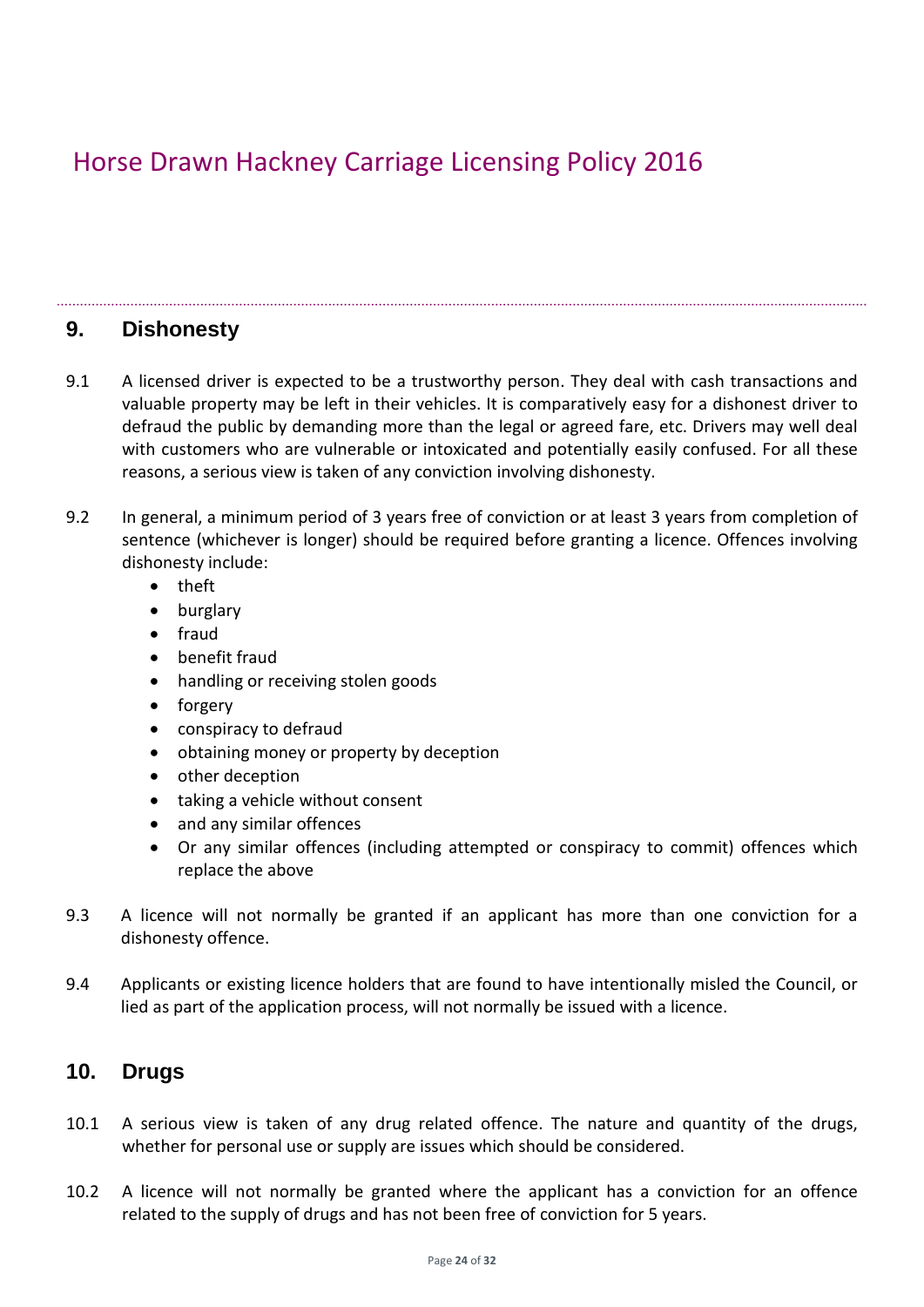10.3 A licence will not normally be granted where the applicant has more than one conviction for offences related to the possession of drugs and has not been free of conviction for 5 years.

- 10.4 An applicant who has an isolated conviction for an offence related to the possession of drugs (other than for supply) within the last 3-5 years may be granted a licence, but consideration should be given to the nature and quantity of the drugs.
- 10.5 If there is evidence of persistent drugs use, misuse or dependency a specialist medical examination (in accordance with DVLA Group 2 medical standards) may be required before the licence is granted. If the applicant was an addict then they would normally be required to show evidence of 5 years free from drug taking after detoxification treatment.
- 10.6 A licence will not normally be granted if an applicant has more than one conviction for a drugs related offence.

## **11 Driving offences involving the loss of life**

11.1 A very serious view is to be taken of any applicant who has been convicted of a driving offence that resulted in the loss of life.

Unless there are exceptional circumstances a licence will not normally be granted where the applicant has a conviction for an offence such as:

- Causing death by dangerous driving
- Causing death by careless driving whilst under the influence of drink or drugs
- Causing death by driving: unlicensed, disqualified or uninsured drivers
- or any similar offences

## **12 Drink driving/driving under the influence of drugs/using a mobile phone whilst driving**

12.1 As licensees are professional vocational drivers, a serious view is taken of convictions for driving, or being in charge of a vehicle while under the influence of drink or drugs. An isolated incident would not necessarily debar an applicant from proceeding on the restoration of his DVLA driving licence but he should be warned as to the significant risk to his licence status in the event of reoffending. Normally at least three years, after the restoration of the driving licence following a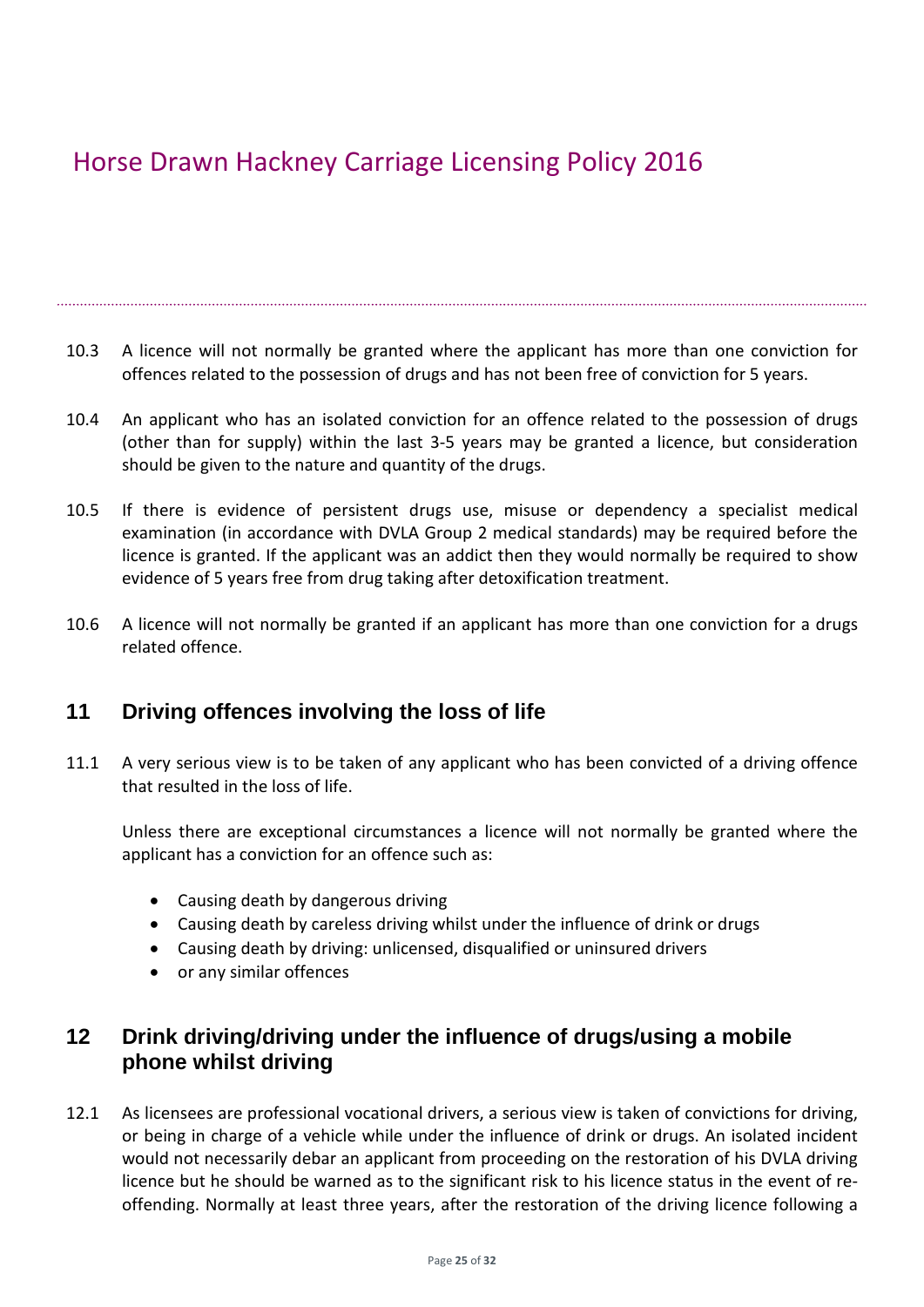drink/drug drive conviction should elapse before an application will be considered. If there is any suggestion that the applicant is alcohol or drug dependent, a satisfactory special medical report must be provided before the application can be allowed to proceed.

- 12.2 Applicants should also be aware of the serious risk posed by driving whilst using a mobile phone. There is a substantial body of research for example which shows that drivers who use a mobile phone suffer physical and cognitive distraction which means they:
	- are much less aware of what's happening on the road around them
	- fail to see road signs
	- fail to maintain proper lane position and steady speed
	- are more likely to 'tailgate' the vehicle in front
	- react more slowly, take longer to brake and longer to stop
	- are more likely to enter unsafe gaps in traffic
	- feel more stressed and frustrated.

<http://www.rospa.com/rospaweb/docs/advice-services/road-safety/drivers/mobile-phone-report.pdf>

- 12.3 There is evidence to show that drivers who use a mobile phone have slower reaction times than those who have consumed up to the legal alcohol limit. In light of this, an equally serious view should be taken of convictions for driving whilst using a mobile phone as for driving under the influence of drink or drugs.
- 12.4 A licence will not normally be granted if an applicant has more than one conviction for an offence of driving under the influence of drink or drugs or whilst using a mobile phone.

## **13 Licensing offences**

- 13.1 Certain offences under taxi legislation such as plying for hire, overcharging and refusing to carry disabled persons would normally prevent a licence being granted or renewed until a period of 3 years has passed since .
- 13.2 A licence will not normally be granted if an applicant has more than one conviction for a licensing related offence.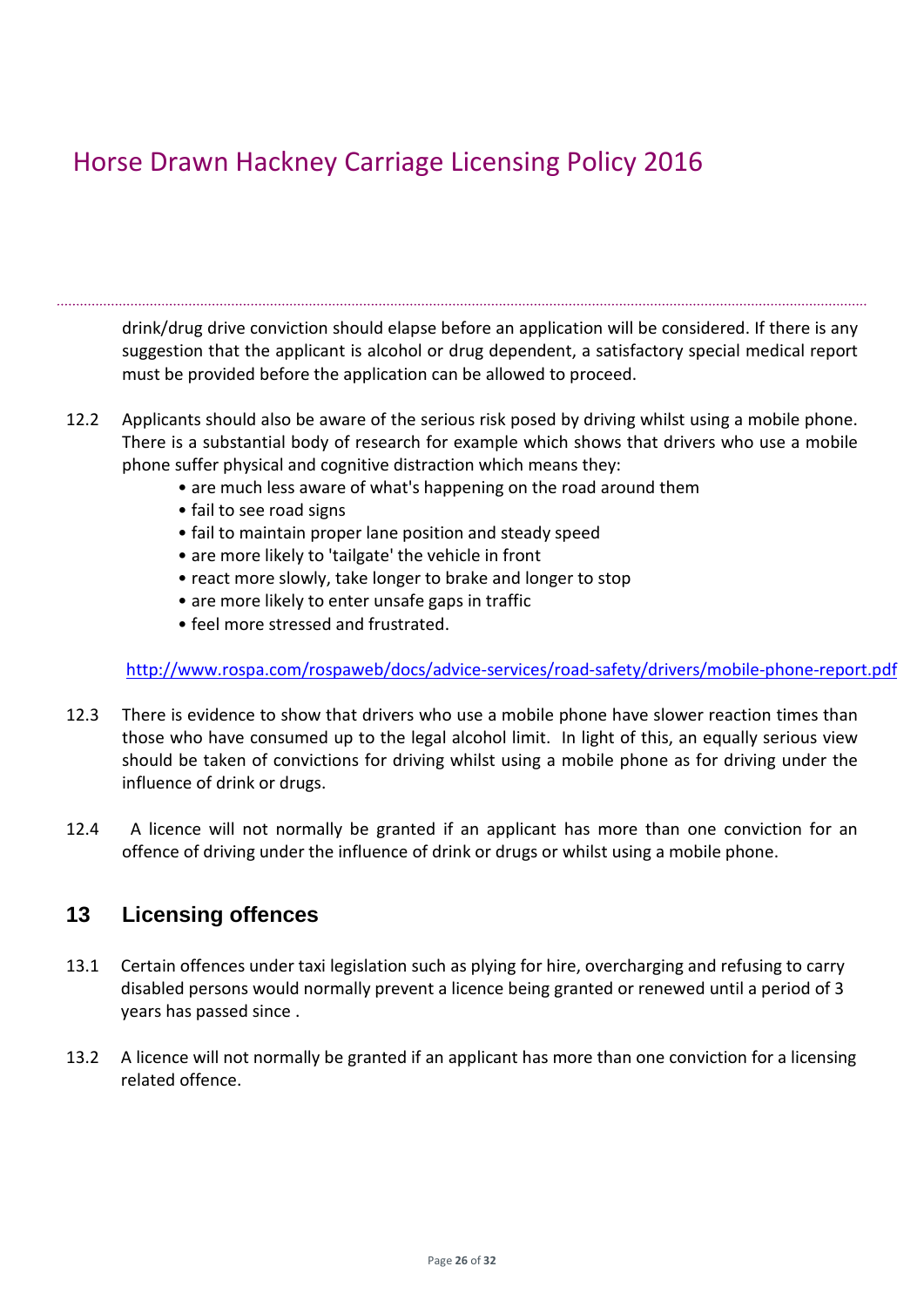### **14 Insurance offences**

- 14.1 A serious view will be taken of convictions of driving or being in charge of a vehicle without insurance. An isolated incident in the past will not necessarily stop a licence being granted provided he/she has been free of conviction for 3 years, however strict warning should be given as to future behaviour.
- 14.2 A licence will not normally be granted if an applicant has more than one conviction for an insurance related offence.
- 14.2 An operator found guilty of aiding and abetting the driving of passengers for hire and reward whilst without insurance will normally have his operators' licence revoked immediately and be prevented from holding a licence for at least three years.

### **15 Outstanding charges or summonses**

- 15.1 If the individual is the subject of an outstanding charge or summons their application can continue to be processed, but the application will need to be reviewed at the conclusion of proceedings.
- 15.2 If the outstanding charge or summons involves a serious offence and the individual's conviction history indicates a possible pattern of unlawful behaviour or character trait, then in the interests of public safety the application may be put on hold until proceedings are concluded or the licence may be refused.

### **16 Non-conviction information**

- 16.1 If an applicant has, on more than one occasion, been arrested or charged, but not convicted, for a serious offence which suggests he could be a danger to the public, consideration should be given to refusing the application.
- 16.2 In assessing the action to take, the safety of the travelling public must be the paramount concern.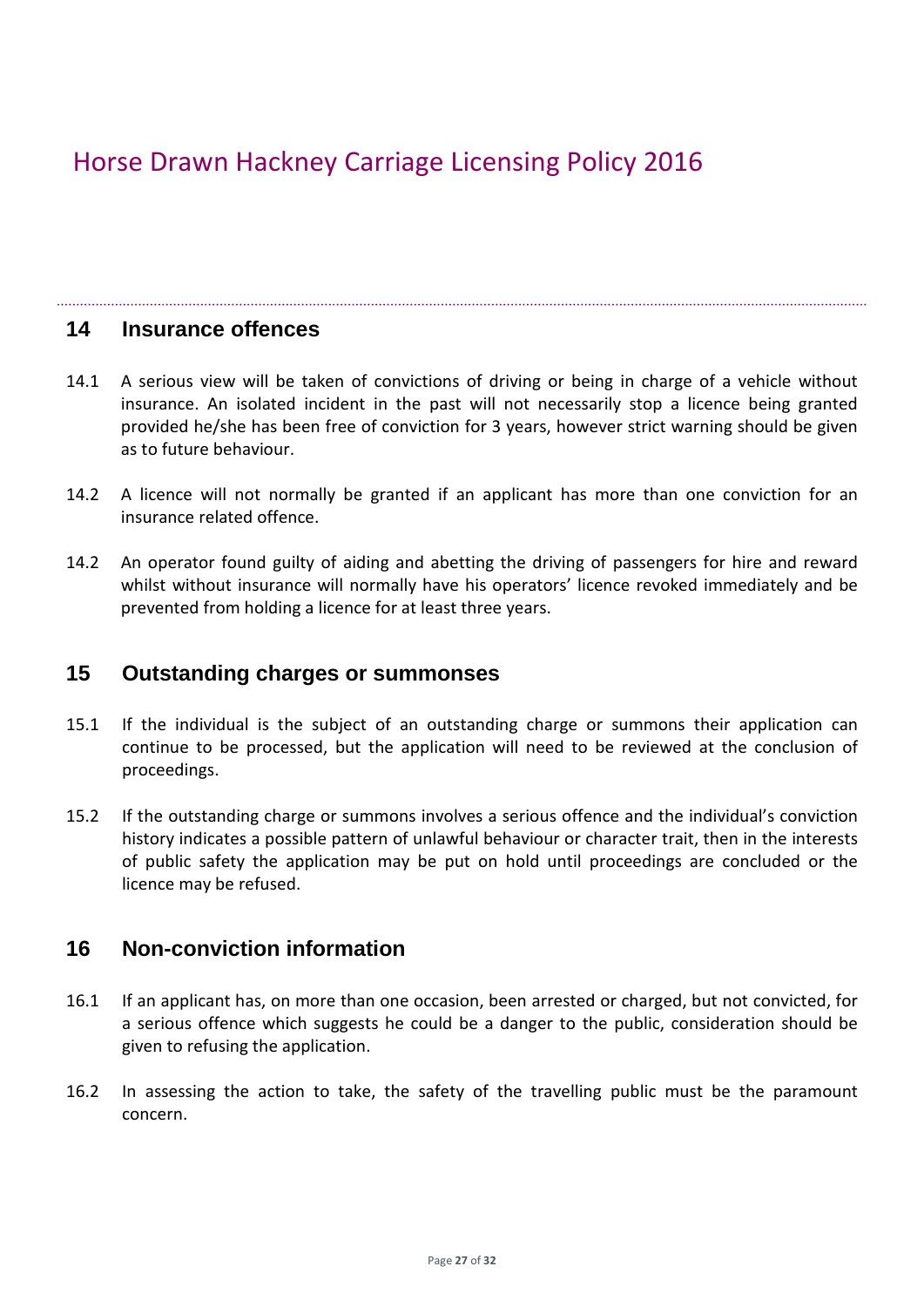### **17 Cautions**

17.1 Admission of guilt is required before a caution can be issued. Every case will be considered on its own merits including the details and nature of the offence.

### **18 Licences issued by other licensing authorities**

- 18.1 Applicants who hold a licence with one licensing authority should not automatically assume that their application will be granted by another. Each case will be decided on its own merits.
- 18.2 Licensees who are licensed by multiple authorities are expected to inform all such authorities of the authorities that they are licensed by and to advise each authority of any changes in this respect; and should expect those authorities to share information regarding their conduct and to take it into account as appropriate.

### **19 Summary**

- 19.1 To summarise, a criminal history in itself may not automatically result in refusal and a current conviction for a serious crime need not bar an applicant permanently from becoming licensed. As the preceding paragraphs indicate, in most cases, an applicant would be expected to remain free from conviction for 3 to 10 years, according to circumstances, before an application can be considered. However, there may be occasions when an application can be allowed before 3 years free from conviction have elapsed.
- 19.2 Any person who has committed an offence and has to wait before an application is positively considered is more likely to value their licence and act accordingly.
- 19.3 While it is possible that an applicant may have a number of convictions that, individually, meet the above guidelines, the overall offending history must be considered when assessing an applicant's suitability to be licensed. A series of offences over a period of time is more likely to give cause for concern than an isolated minor conviction. Obviously some discretion can be afforded if an offence disclosed is isolated and there are mitigating circumstances, but the overriding consideration is the protection of the public.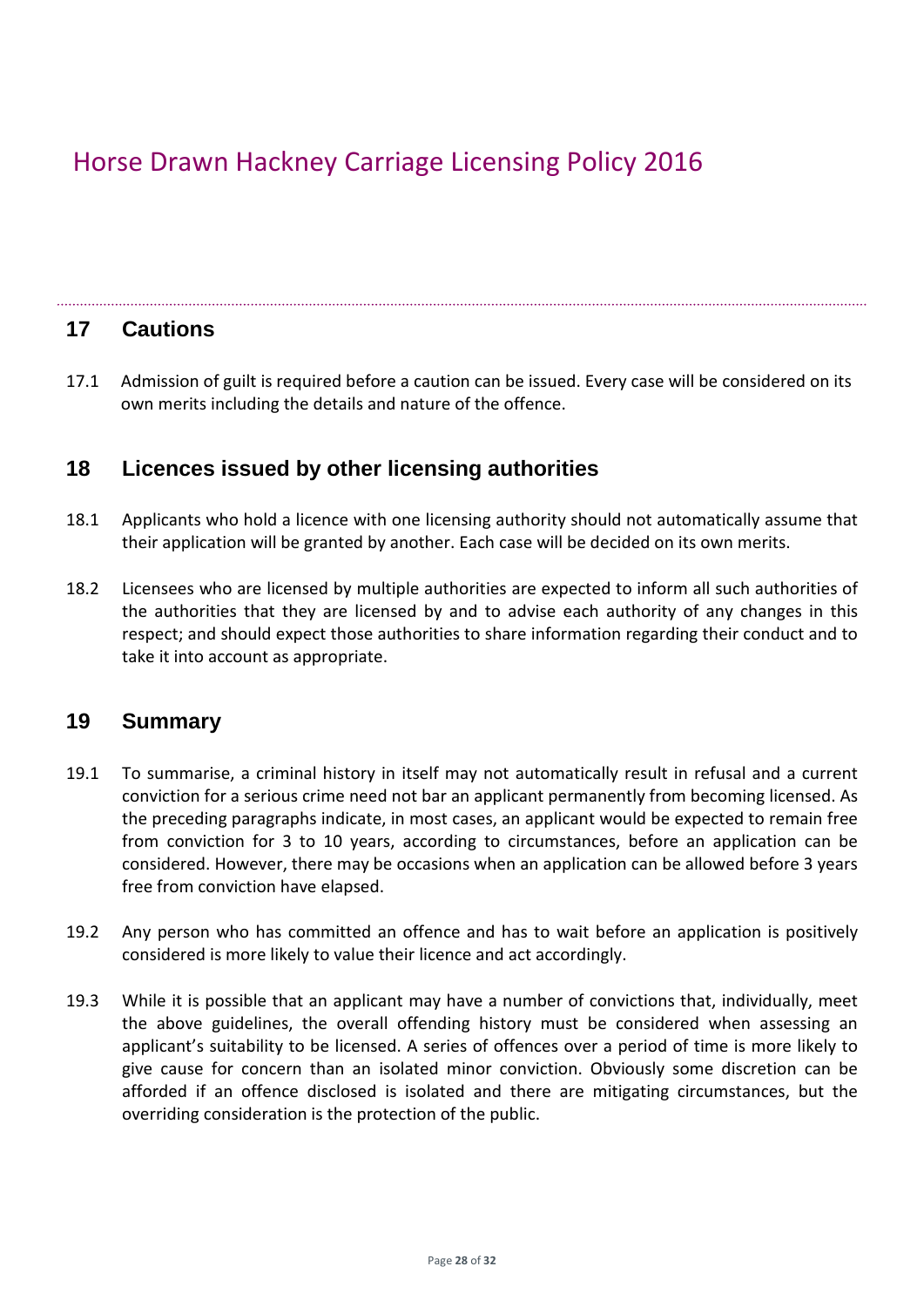## **Appendix B - Code of Conduct for Licence Holders**

This code of conduct should be read in conjunction with the other statutory and policy requirements set out in this document.

Licence holders shall endeavour to promote the image of the horse drawn hackney carriage trade by:

- Complying with the Code of Conduct;
- Complying with all the conditions of their licence, the Horse Drawn Hackney Carriage Licensing Policy and where applicable the hackney carriage byelaws
- Behaving in a civil, orderly and responsible manner at all times

Licence holders shall:

- Maintain their carriage in a safe and satisfactory condition at all times;
- Keep their carriage clean and suitable for hire to the public at all times;
- Attend punctually when undertaking a pre-booked hiring;
- Assist, where necessary, passengers into and out of the carriage

At taxi ranks and other places where hackney carriages ply for hire by forming queues, drivers shall in addition to the above:

- Rank in an orderly manner and proceed along the rank in order, moving along promptly
- Remain in or near to the carriage

Licensed drivers shall

- Pay attention to personal hygiene and dress so as to present a professional image to the public;
- Be polite and helpful to passengers
- Treat all customers with dignity and respect regardless of their sex, race, disability, sexual orientation, trans gender, religion or belief
- Drive with care and due consideration for other road users and pedestrians
- Obey all traffic order and directions at all times
- Not consume alcohol
- Not use a hand held mobile phone whilst the carriage is in motion
- Not smoke whilst on the vehicle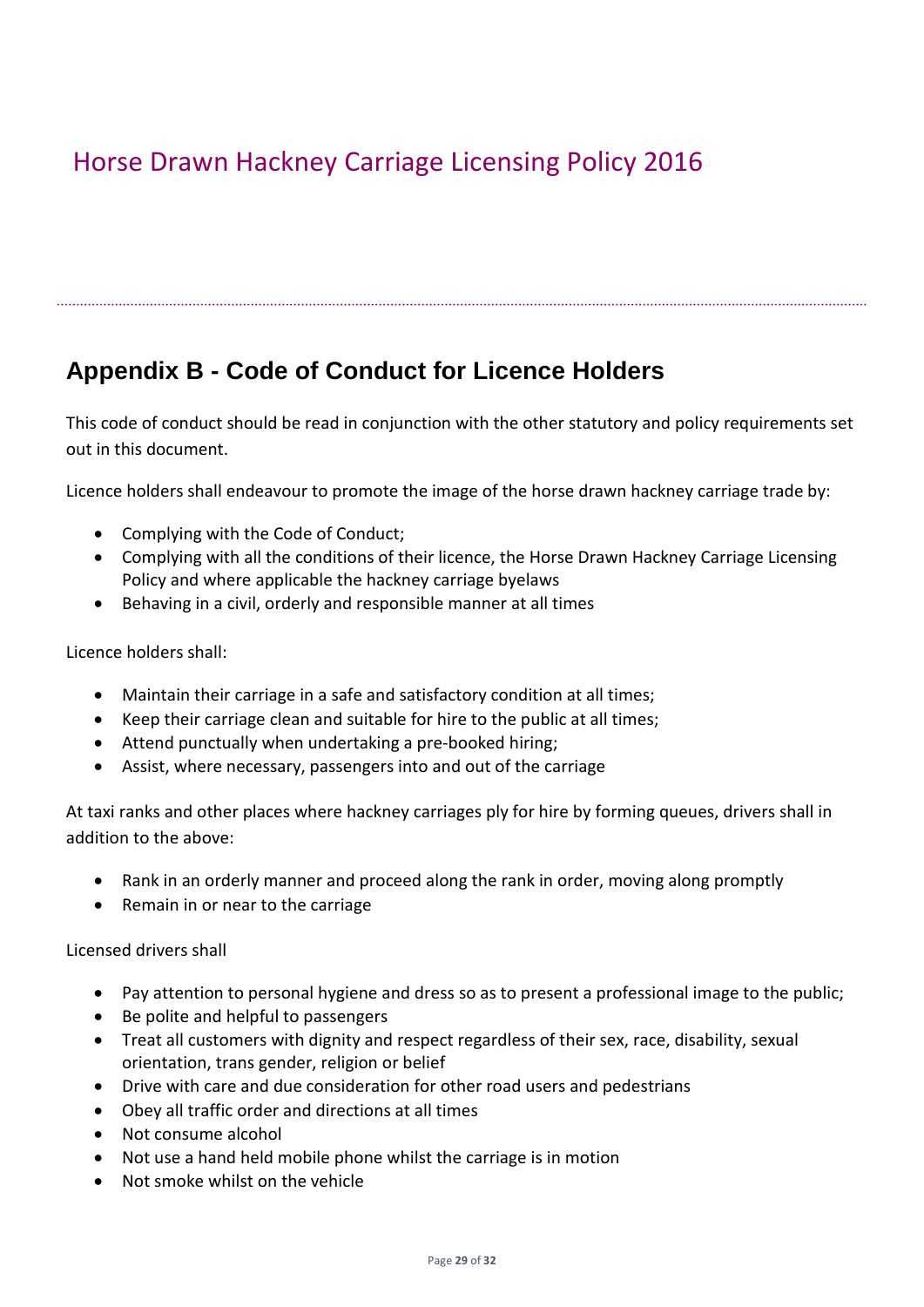## **Appendix C - Driver Dress Code**

The purpose of a driver's dress code is to seek a standard of dress that provides a positive image of the horse drawn hackney carriage trade in Blackpool to enhance a professional image of licensed drivers and ensure that public and driver safety is not compromised.

#### **Acceptable Standard of Dress**

All clothing worn by the driver must be clean and in good condition, and the driver must have good standards of personal hygiene.

As a **minimum** standard, males should wear knee length shorts/long legged trousers and a shirt which has a full body and as a minimum short sleeves.

As a **minimum** standard, females should wear knee length shorts/long legged trousers, skirt or dress and a shirt / blouse which has a full body and as a minimum short sleeves.

#### **Footwear**

Footwear for all drivers shall fit around the heel of the foot.

#### **Unacceptable Standard of Dress**

The following are deemed to be unacceptable:

- (a) Clothing that is not kept in a clean condition, free from holes and rips.
- (b) Words or graphics on any clothing that is of an offensive or suggestive nature or which might offend.
- (c) Sportswear (e.g. football / rugby kits, track suits, beach wear etc.).
- (d) Sandals with no heel straps, flip flops or any other form of footwear not secured around the heel.
- (e) Drivers not having either the top or bottom half of their bodies suitably clothed.
- (f) The wearing of hoods or other clothing that obscures the driver's vision or their identity

The above lists are not exhaustive and Authorised Officers of the Council will assess whether standards of dress are acceptable or not. In such instances, the Officer's decision will have effect as though it were included in the above lists and the licensed driver will be required to comply accordingly.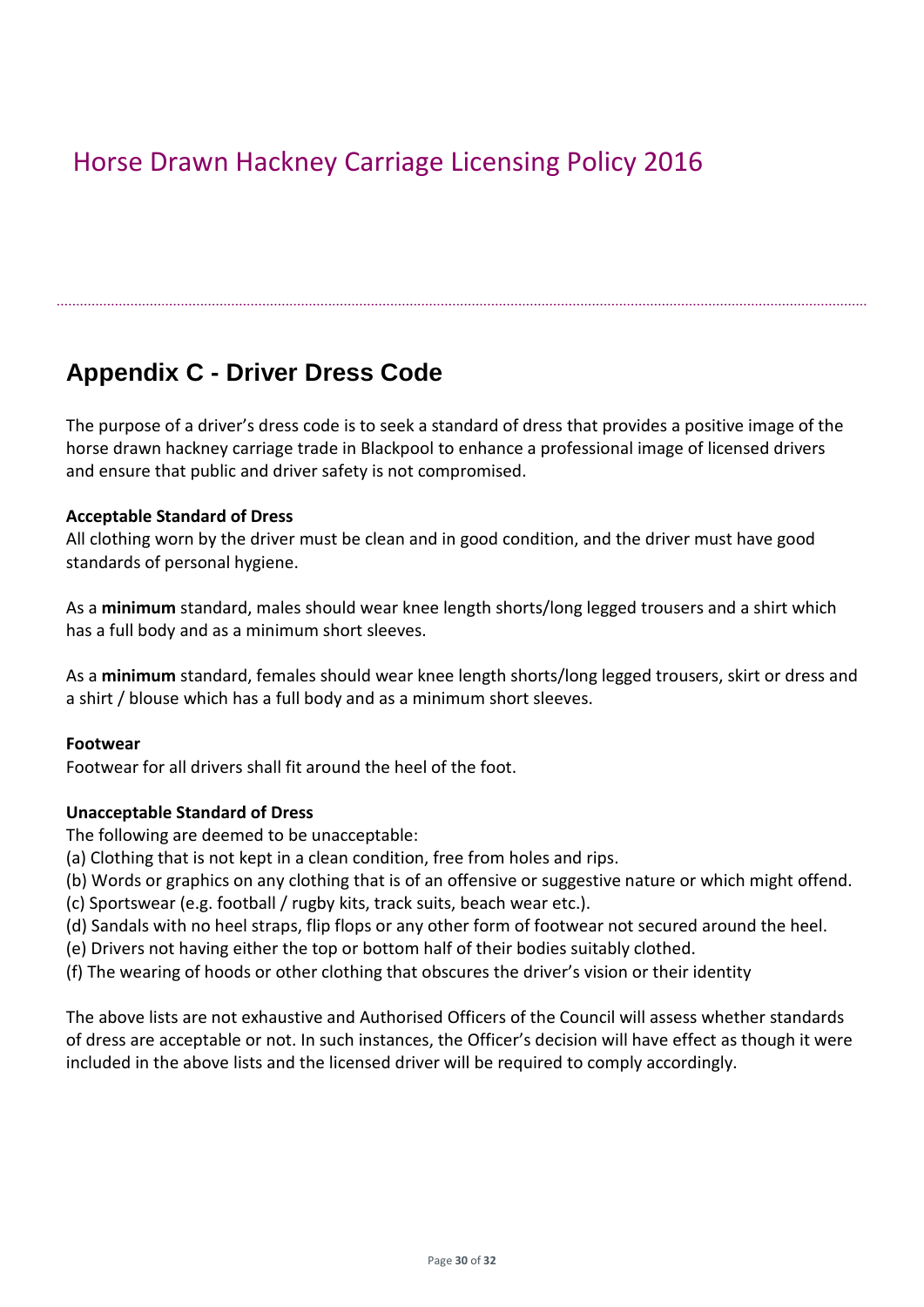## **Appendix D - Code of Conduct when working with vulnerable passengers**

A vulnerable passenger is a person whose age or disability means that they are more susceptible to harm than a typical passenger. This may be a child, elderly person and someone with learning difficulties for example. It can include someone who is vulnerable due to an excessive level of intoxication.

The code of conduct aims to promote good safeguarding practice for drivers and staff working with vulnerable passengers in the taxi or private hire trade. Licensed drivers should adopt the following practices:

Drivers should carry photo ID at all times and wear it in accordance with the conditions of licence/byelaws

The driver/operator must confirm that appropriate provision has been made for the vulnerable person prior to accepting the booking or commencing the journey. This does not necessarily mean that the driver/operator is responsible for the provision of appropriate measures however they should check that they are in place.

When making a journey with vulnerable passengers photo identification should be produced to the carer responsible for the vulnerable person. If necessary you should obtain a record of the carer's contact details if there is no chaperone.

If a vulnerable passenger is refused service a responsible person should be informed so that alternative arrangements can be made. For example this situation may arise if the customer has an assistance dog and the driver has a medical exemption granted by the Council.

Always ask if a vulnerable person needs help do not assume

Drivers should remain professional at all times and should not:

- Touch a vulnerable person inappropriately
- Make offensive or inappropriate comments (such as the use of swearing or sexualised or discriminatory language)
- Behave in a way that may make a vulnerable passenger feel intimidated or threatened

• Attempt to misuse personal details obtained via the business about a vulnerable person. A log should be maintained by drivers where a service has been provided to a vulnerable passenger

including any incidents occurring/actions taken or refusals of service.